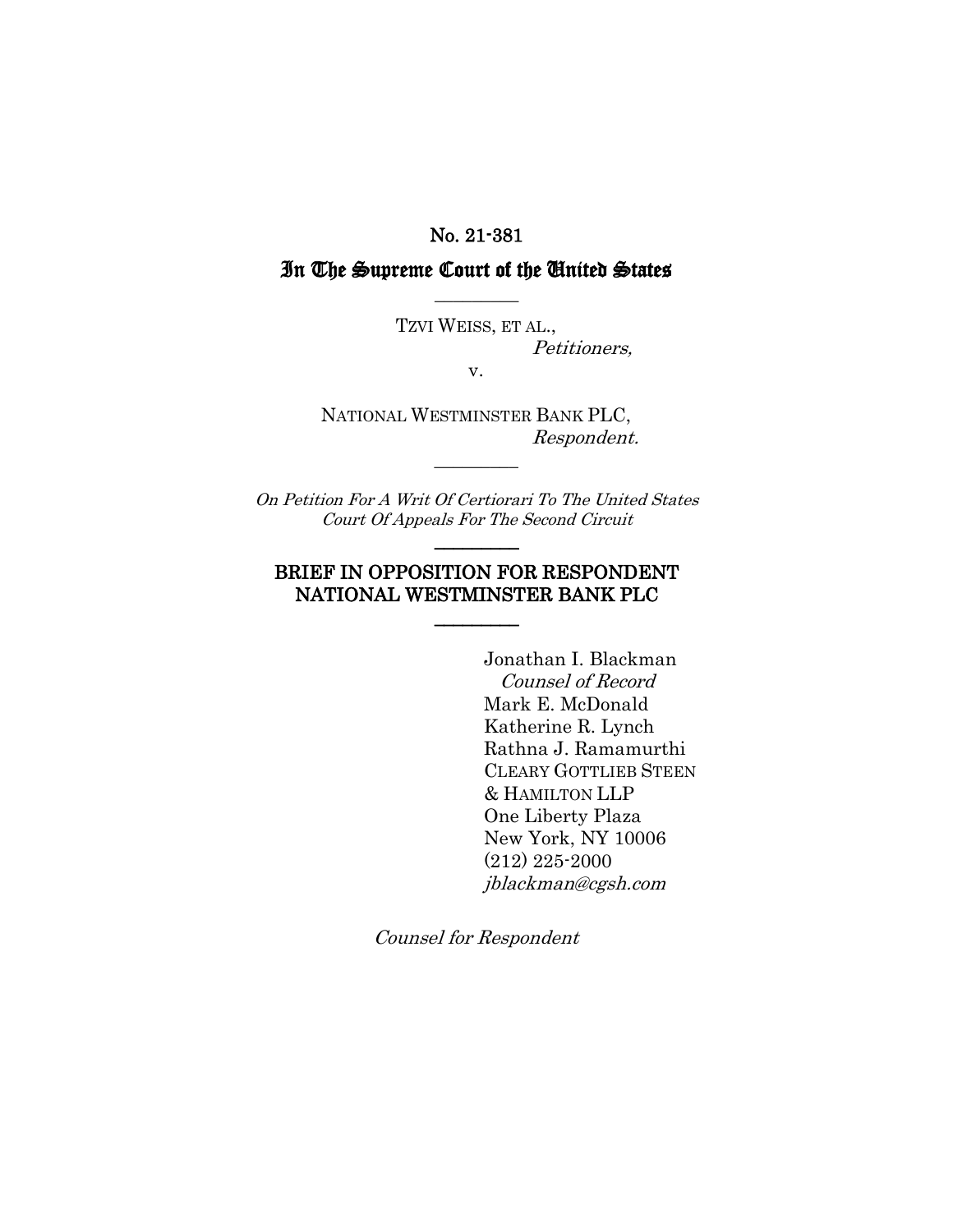# RULE 29.6 STATEMENT

<span id="page-1-0"></span>Pursuant to Rule 29.6 of the Supreme Court Rules, National Westminster Bank, plc certifies that it is wholly owned by NatWest Holdings Limited which is wholly owned by NatWest Group, plc. Only NatWest Group, plc is a publicly held company.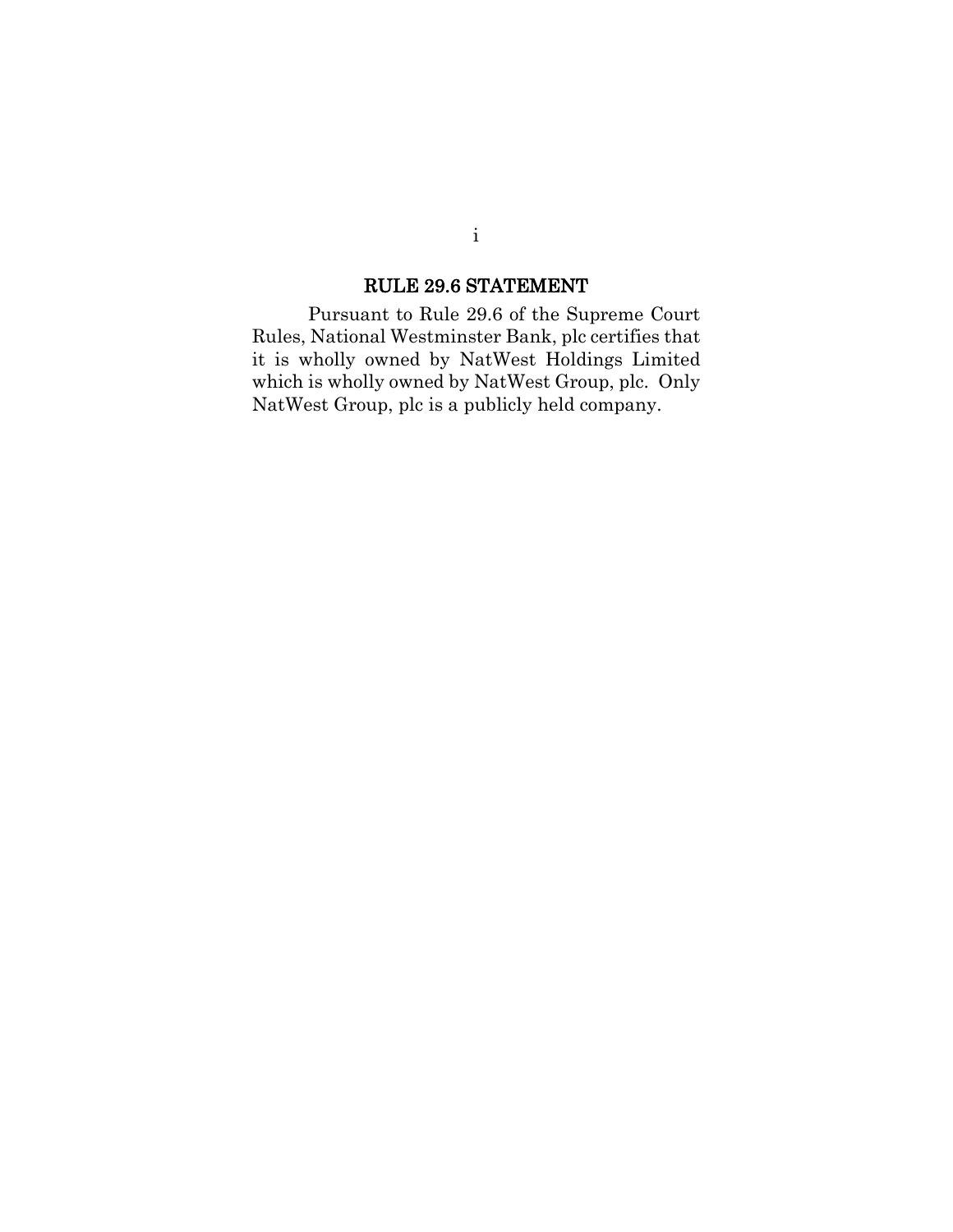# TABLE OF CONTENTS

#### Page

<span id="page-2-0"></span>

| Ι.                                         | NatWest's Legitimate Banking Relationship                                                                                                   |  |  |  |
|--------------------------------------------|---------------------------------------------------------------------------------------------------------------------------------------------|--|--|--|
|                                            |                                                                                                                                             |  |  |  |
| <b>REASONS FOR DENYING THE PETITION 14</b> |                                                                                                                                             |  |  |  |
| Ι.                                         | The Question Presented Does Not Warrant                                                                                                     |  |  |  |
| II.                                        | The Decision Below Does Not Create Any<br>Conflict of Authority Among The Circuit Courts<br>(Nor Does It Conflict With Any Decision Of This |  |  |  |
|                                            | III. There Is No Compelling Need To Grant<br>Certiorari In A JASTA Case Now23                                                               |  |  |  |
|                                            | IV. The Decision Below Is Correct24                                                                                                         |  |  |  |
| V.                                         | There Is No Reason To Call For The Views Of                                                                                                 |  |  |  |

ii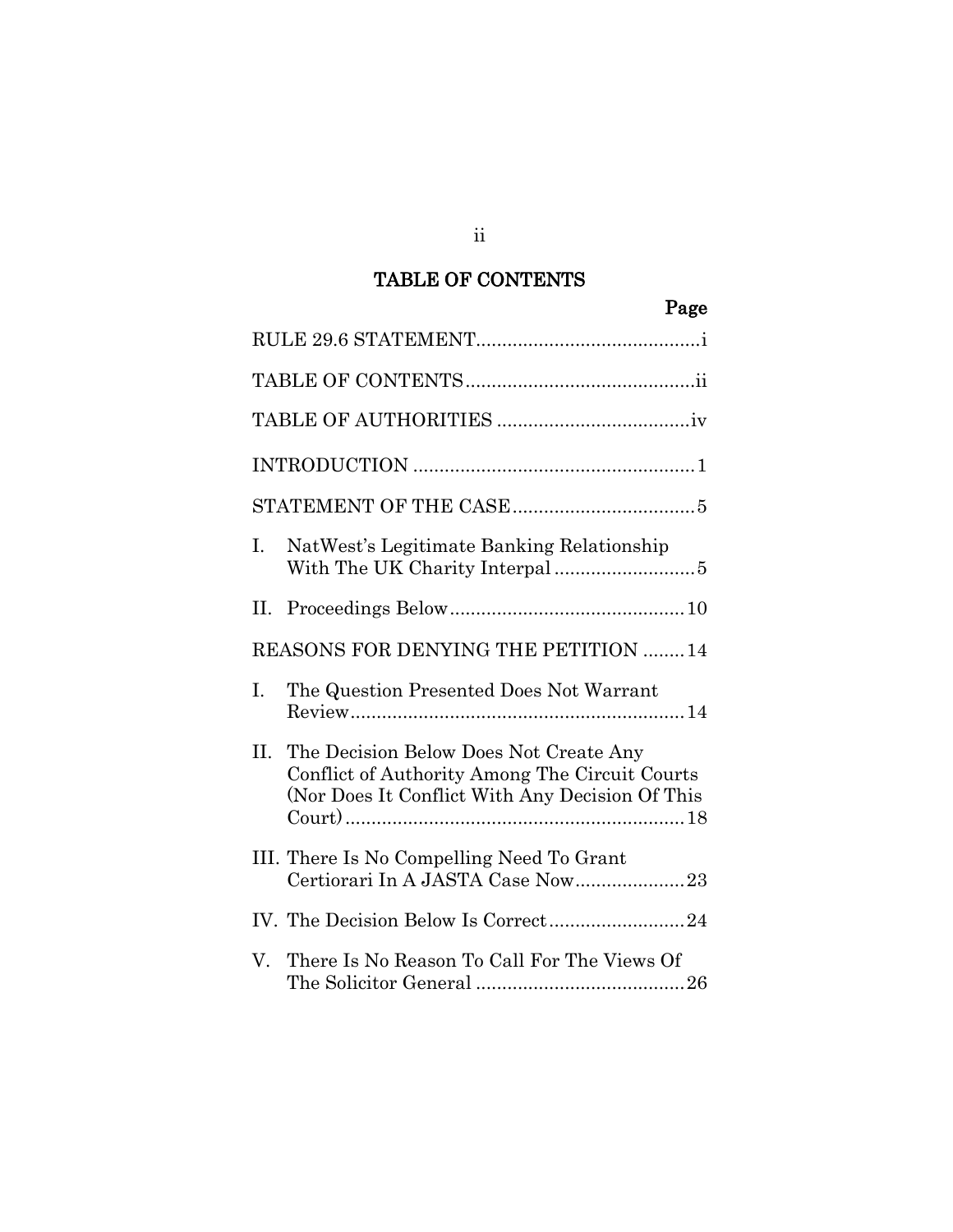$\textbf{CONCLUSION}.\textcolor{red}{\textbf{29}}$ 

 $\rm iii$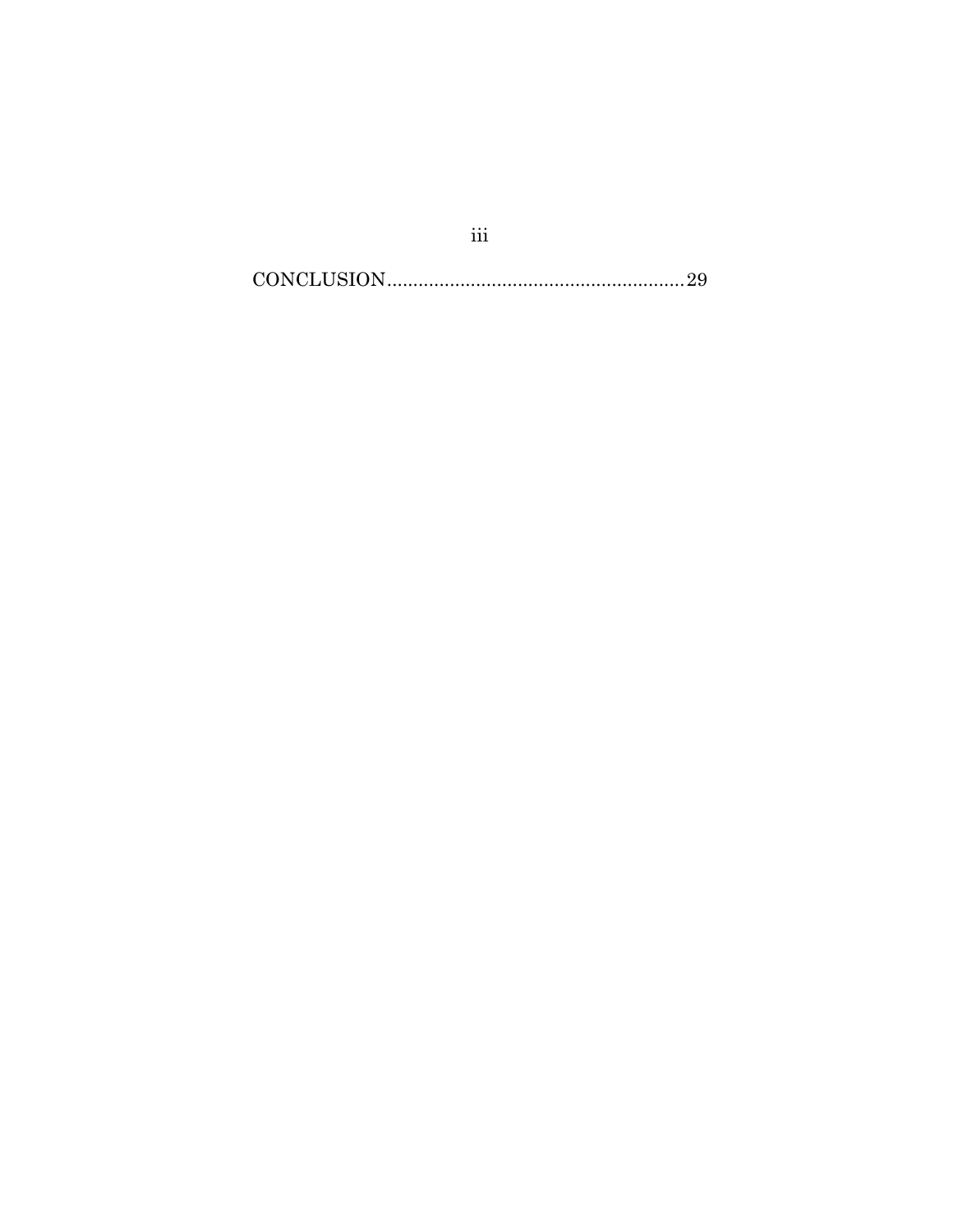# TABLE OF AUTHORITIES

# Cases Page(s)

| Arizona v. Evans,                                                   |
|---------------------------------------------------------------------|
| Boim v. Holy Land Foundation for<br>Relief & Development.,          |
| Boim v. Quranic Literacy Inst.,<br>No. 00 C 2905, 2012 WL 13171764, |
| Boim v. Salah,                                                      |
| Brill v. Chevron Corp.,<br>804 F. App'x 630 (9th Cir. 2020) 19      |
| Calvert v. Texas,                                                   |
| Colon v. Twitter, Inc.,<br>No. 20-11283, 2021 WL 4395246            |
| Crosby v. Twitter, Inc.,                                            |
| Exxon Co., U.S.A. v. Sofec, Inc.,                                   |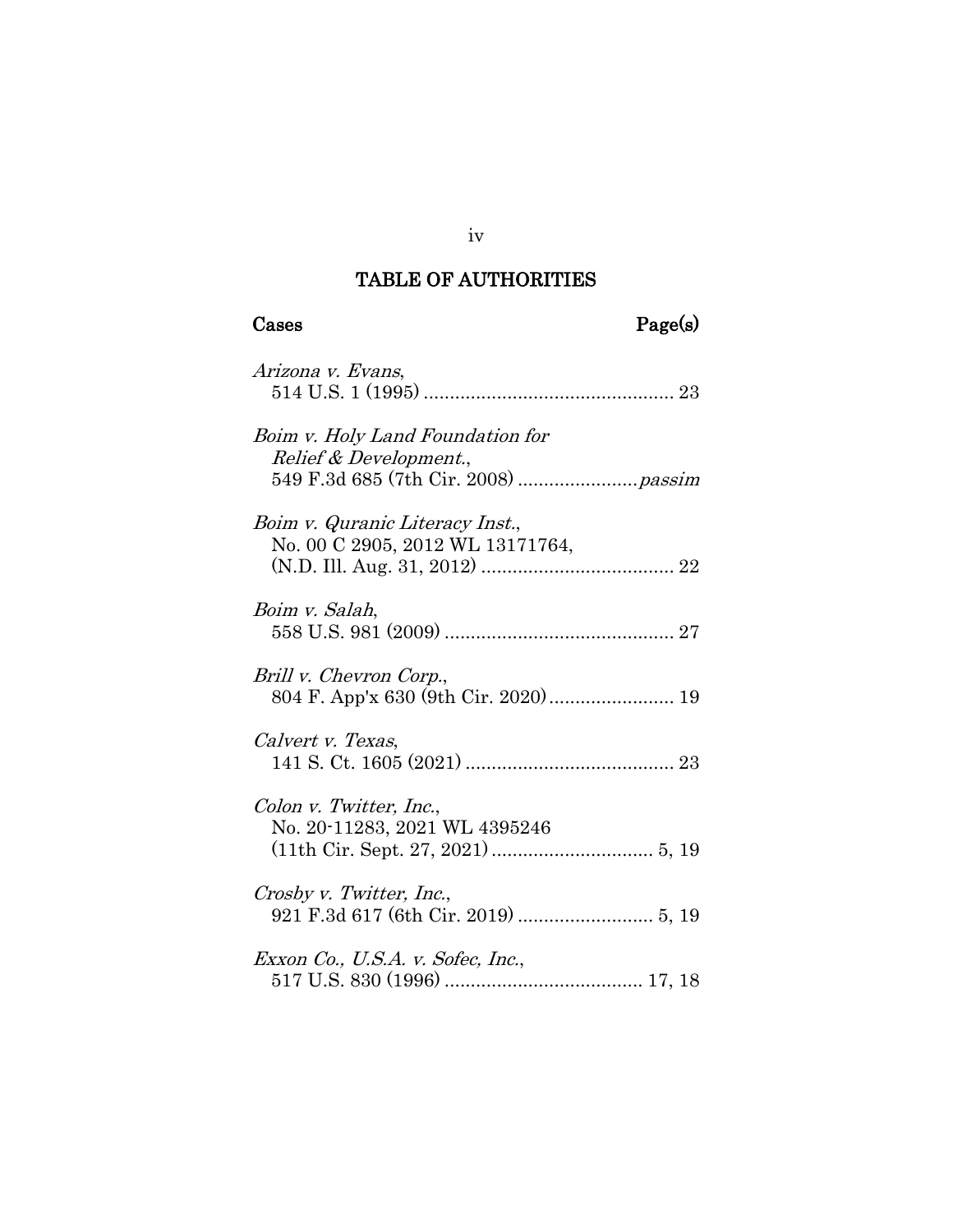| Gonzalez v. Google LLC,                                                  |
|--------------------------------------------------------------------------|
| Halberstam v. Welch,                                                     |
| Henson v. Santander Consumer USA                                         |
| Holder v. Humanitarian Law Project,                                      |
| Honickman v. BLOM Bank SAL,                                              |
| Kaplan v. Lebanese Canadian Bank,<br>SAL, 999 F.3d 842 (2d Cir. 2021) 24 |
| Kemper v. Deutsche Bank AG,<br>911 F.3d 383 (7th Cir. 2018)  5, 20, 21   |
| Linde v. Arab Bank, PLC,                                                 |
| Retana v. Twitter, Inc.,                                                 |
| United States v. El-Mezain,                                              |

#### Rules

|--|--|--|

v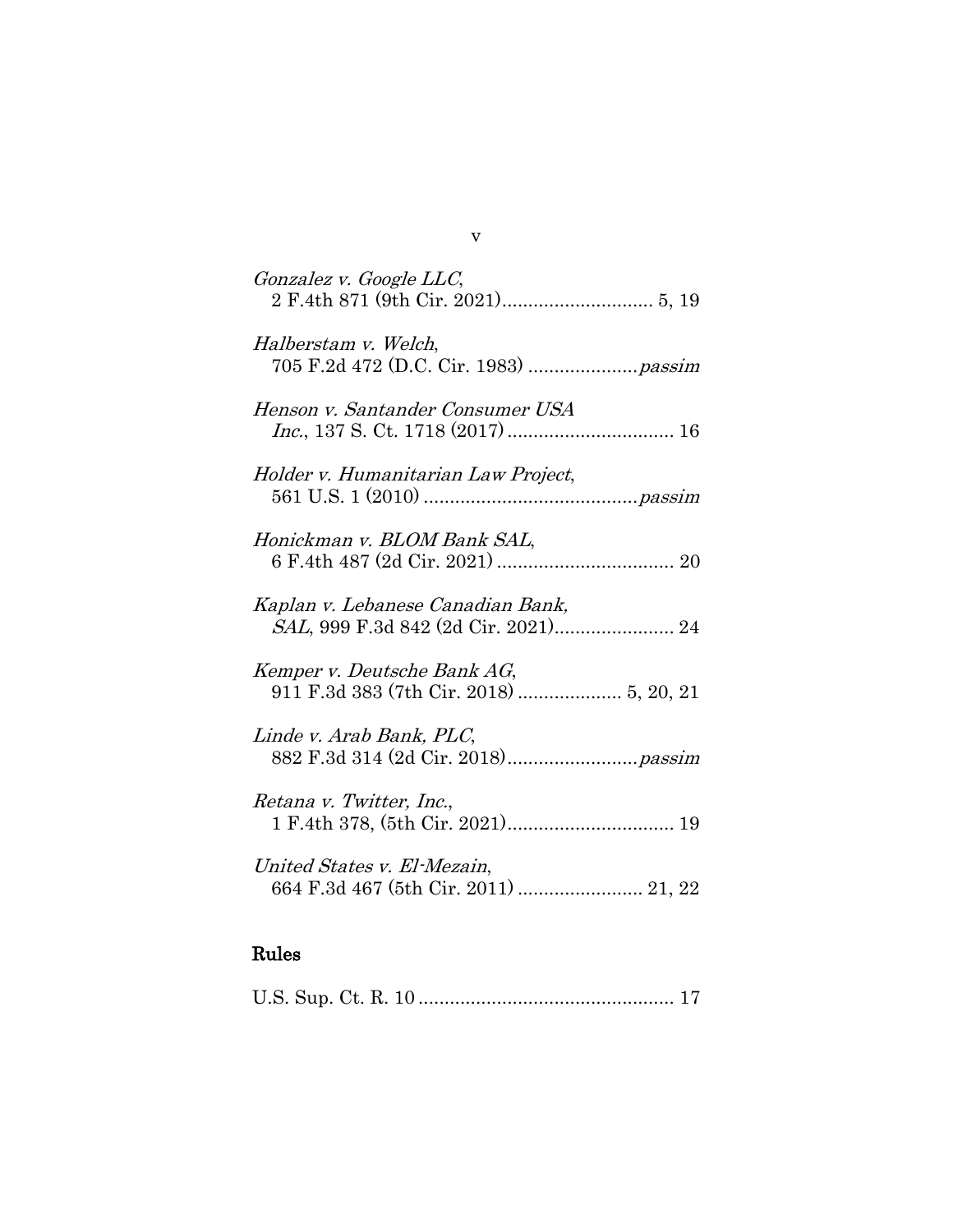# Statutes

| Justice Against Sponsors of Terrorism<br>Act, Pub. L. No. 114-222, 130 Stat. |  |
|------------------------------------------------------------------------------|--|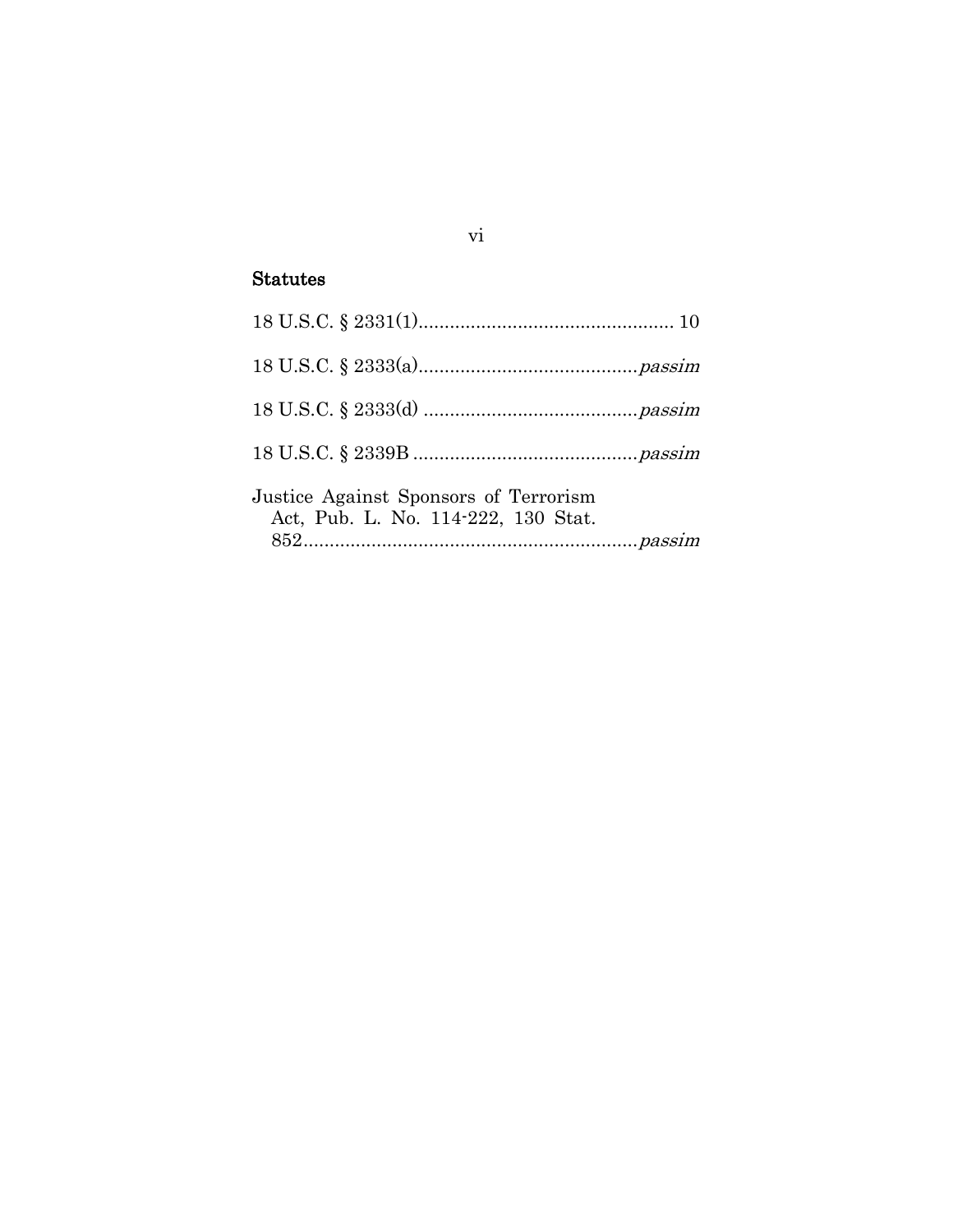#### INTRODUCTION

<span id="page-7-0"></span>Respondent National Westminster Bank, plc ("NatWest") is one of the largest retail banks in the United Kingdom. Petitioners sued NatWest for processing routine, ordinary-course wire transfers by its former customer, Interpal, a lawful charity registered (to this day) under the laws of the United Kingdom that provides humanitarian relief in the Palestinian Territories and Lebanon. Petitioners, who are victims of terrorist attacks in Israel between 2001 and 2004 allegedly committed by Hamas, a designated Foreign Terrorist Organization ("FTO"), alleged below that NatWest's routine banking services for Interpal in the United Kingdom subjected Nat-West to civil liability for these attacks (including treble damages and attorneys' fees) under the Anti-Terrorism Act, 18 U.S.C.  $\S$  2333(a) (the "ATA"), and the Justice Against Sponsors of Terrorism Act, id. § 2333(d) ("JASTA").

Petitioners originally claimed that NatWest was liable as a principal under the ATA because, on Interpal's instructions, the bank transferred funds from Interpal's sterling and dollar accounts in the United Kingdom to charities in the Palestinian Territories that petitioners allege the bank knew or should have known were affiliated with Hamas, although none of these charities—which petitioners concede performed charitable services and did not cause or play any role in any of the attacks at issue publicized having any relationship with Hamas or had been designated by the U.S. or UK governments as being affiliated with Hamas. Petitioners later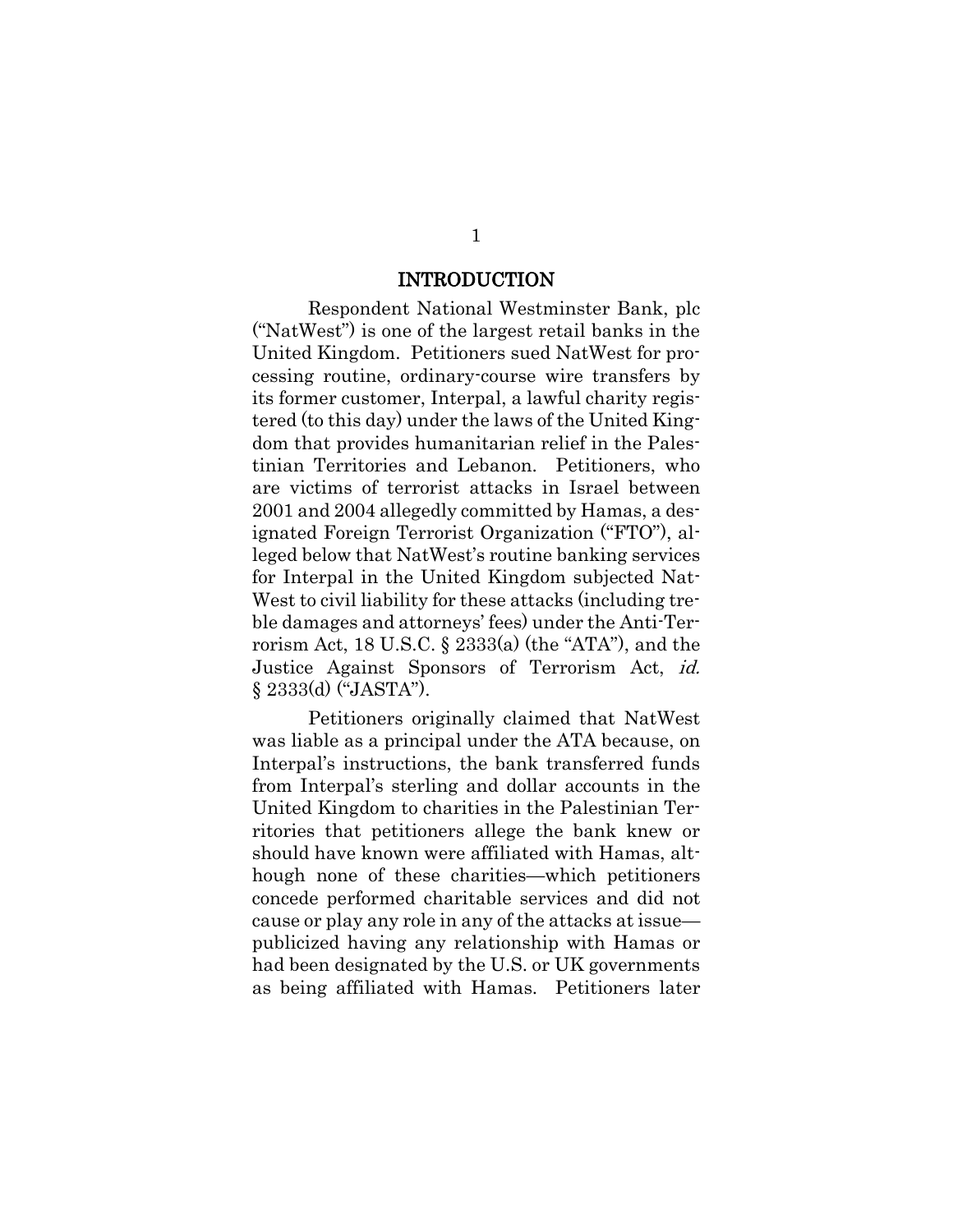sought leave to add an alternative claim that Nat-West is secondarily liable for their injuries as an aider and abettor of Hamas under JASTA.

Based on their review of the voluminous evidentiary record developed in this case through a near-decade of discovery on three continents, the district court and Second Circuit both concluded that there is no triable issue concerning NatWest's factual or legal responsibility for the attacks on either petitioners' original ATA primary liability claim or on their alternative JASTA secondary liability claim. Petitioners here only seek review of the JASTA ruling.

Such review is not warranted. Notwithstanding petitioners' efforts to engineer a purely legal question from the decision below, their real quarrel is with the lower courts' fact-bound application of the multi-factor test for aiding and abetting liability set out in Halberstam v. Welch, 705 F.2d 472 (D.C. Cir. 1983), which Congress explicitly instructed provides the governing legal standard for JASTA claims in the Findings and Purpose section of the statute. Specifically, petitioners contend that the lower courts incorrectly applied Halberstam in ruling that no reasonable juror could find NatWest was "generally aware of [its] role as part of an overall illegal or tortious activity" or that it "knowingly and substantially assist[ed] the principal violation," i.e., the terrorist attacks by which petitioners were injured. Pet. 10-11, 30-31. Notably, the Petition identifies no circuit split nor important legal question implicated by this case-specific analysis.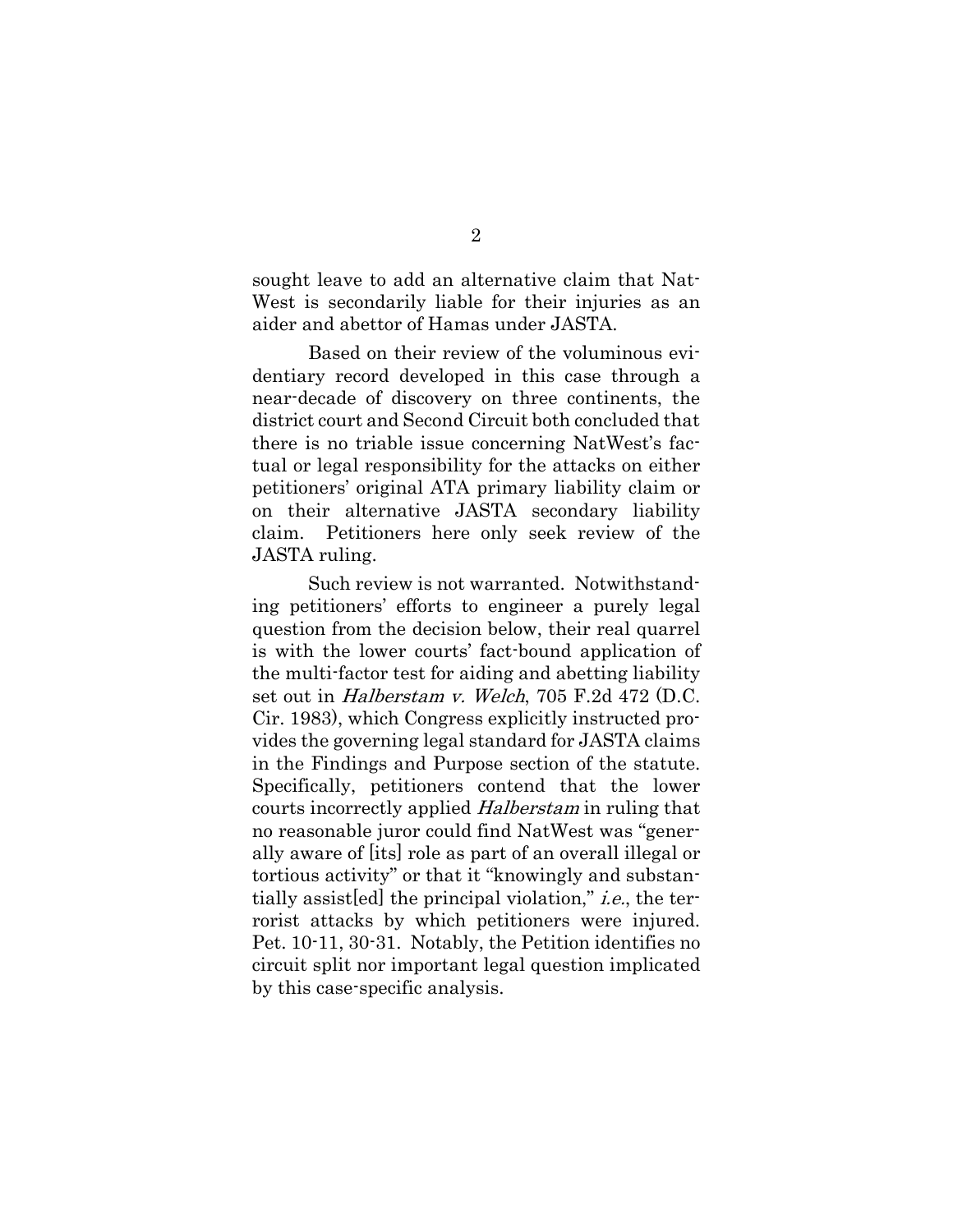Presumably recognizing that their quarrel with the rulings below is not one that warrants *cer*tiorari, petitioners (and their amici) instead focus on a separate criminal statute enacted two decades before JASTA, 18 U.S.C. § 2339B ("Section 2339B"), which criminalizes the provision of "material support" to an FTO. In *Holder v. Humanitarian Law* Project, 561 U.S. 1, 29-31 (2010), this Court held that a person violates Section 2339B by knowingly providing any form of material support to an FTO, regardless of whether such support is shown to play any role (whether substantial or insubstantial) in facilitating the FTO's terrorist activities, and regardless of the awareness or intent of the provider of such material support, so long as that person knows of the FTO's designation as such or of its connection to terrorism.[1](#page-9-0)

JASTA, however, is a different statute. In JASTA, Congress created a new civil claim for victims of terrorist attacks to sue a class of aiders and abettors who are generally aware of their role in terrorist activity and knowingly provide substantial assistance to the act of international terrorism by which a JASTA plaintiff was injured. 18 U.S.C. § 2333(d); Pet. App. 33a-37a. Congress did not cite

<span id="page-9-0"></span><sup>1</sup> While the Second Circuit in an earlier opinion found a triable question whether NatWest's routine banking activity violated Section 2339B—as a predicate criminal violation constituting one of the elements of the primary ATA claim that petitioners are no longer pursuing—the U.S. government, which has been aware of this case since it was filed in 2005, has never prosecuted NatWest for violating Section 2339B.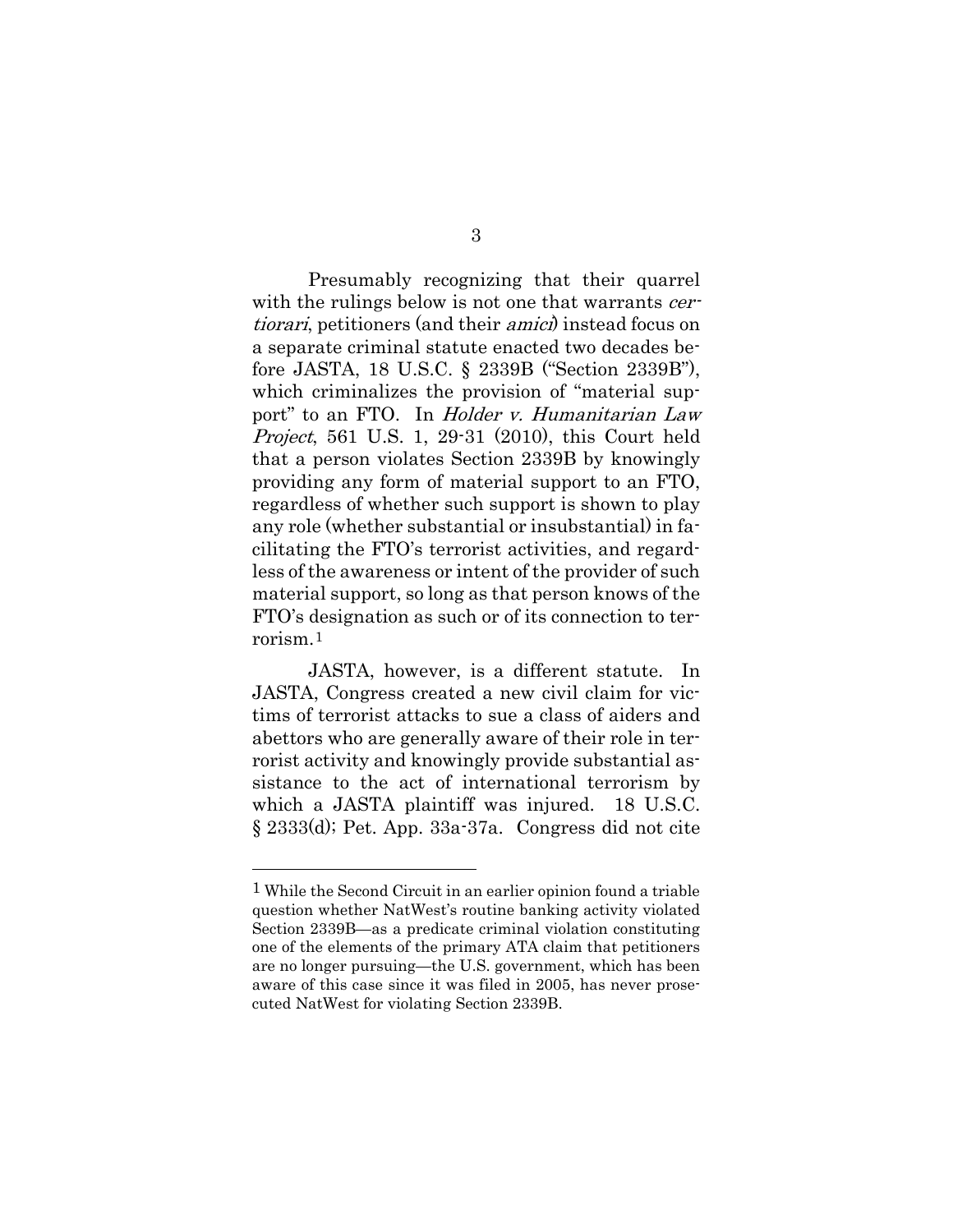Holder as providing the governing framework for JASTA claims; instead—as made sense in creating a new civil claim—it cited Halberstam, a well-known non-statutory aiding and abetting case.

There is thus no basis whatsoever for the assumption embedded in petitioners' "question presented" that a bank's violation of Section 2339B should equate to secondary civil liability under JASTA. See Pet. i (asking "[w]hether a person who knowingly transfers substantial funds to a designated FTO aids and abets that organization's terrorist acts for purposes of civil liability under JASTA"). There is equally no basis for petitioners' repeated canard that the Second Circuit's decision in this and other JASTA cases somehow creates a "humanitarian charity exception" to material support liability, contrary to Holder and other lower court decisions, see, e.g., Pet. 2; *Holder* and the other decisions petitioners cite construed Section 2339B, which remains unaffected by decisions like those below construing JASTA, which has very different requirements.

Even if the Court were inclined to consider whether potential liability under Section 2339B is sufficient to give rise to secondary civil liability under JASTA, it would be premature to do so in this case, as there is no relevant circuit split. Petitioners fail to cite a *single case* in the lower courts that has ever equated the requirements for Section 2339B criminal liability with the congressionally-mandated elements of civil liability under JASTA, because there is none. Likewise, petitioners fail to even mention the numerous cases that have decided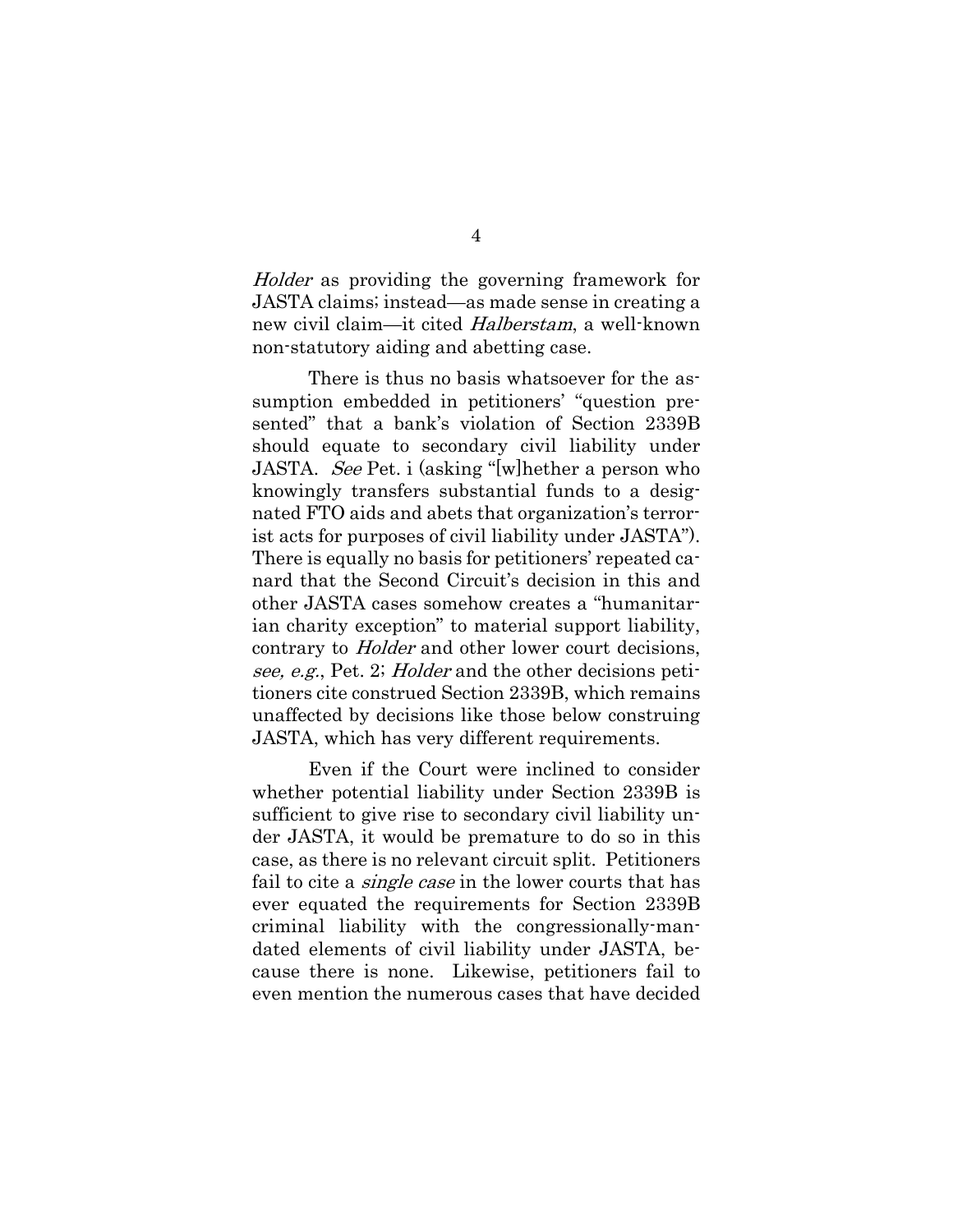JASTA claims in multiple circuits that have not so held. *See, e.g., Colon v. Twitter, Inc.*, No. 20-11283, 2021 WL 4395246, at \*6 (11th Cir. Sept. 27, 2021) (performing JASTA liability analysis without considering Section 2339B requirements); *Gonzalez v.* Google LLC, 2 F.4th 871, 911 (9th Cir. 2021) (same); Crosby v. Twitter, Inc., 921 F.3d 617, 626 (6th Cir. 2019) (same); Kemper v. Deutsche Bank AG, 911 F.3d 383, 389-90 (7th Cir. 2018) (same). The only authorities petitioners point to in support of their phantom circuit split did not construe JASTA at all. See Pet. 25-27.

Finally, there is no need to call for the views of the Solicitor General because the United States has already expressed its opposition to imposing civil liability for terrorism-related injuries on foreign defendants who merely provided routine banking services to charities with alleged terrorist ties, where (as here) there is no demonstrated connection between such banking services and any terrorist activities.

The Petition should be denied.

### STATEMENT OF THE CASE

#### <span id="page-11-1"></span><span id="page-11-0"></span>I. NatWest's Legitimate Banking Relationship With The UK Charity Interpal

In 1994, Interpal, "a London-based nonprofit entity founded in 1994 and registered with the United Kingdom's Charity Commission for England & Wales," opened bank accounts at a NatWest branch. Pet. App. 9a. During the relevant period, NatWest processed wire transfers from Interpal's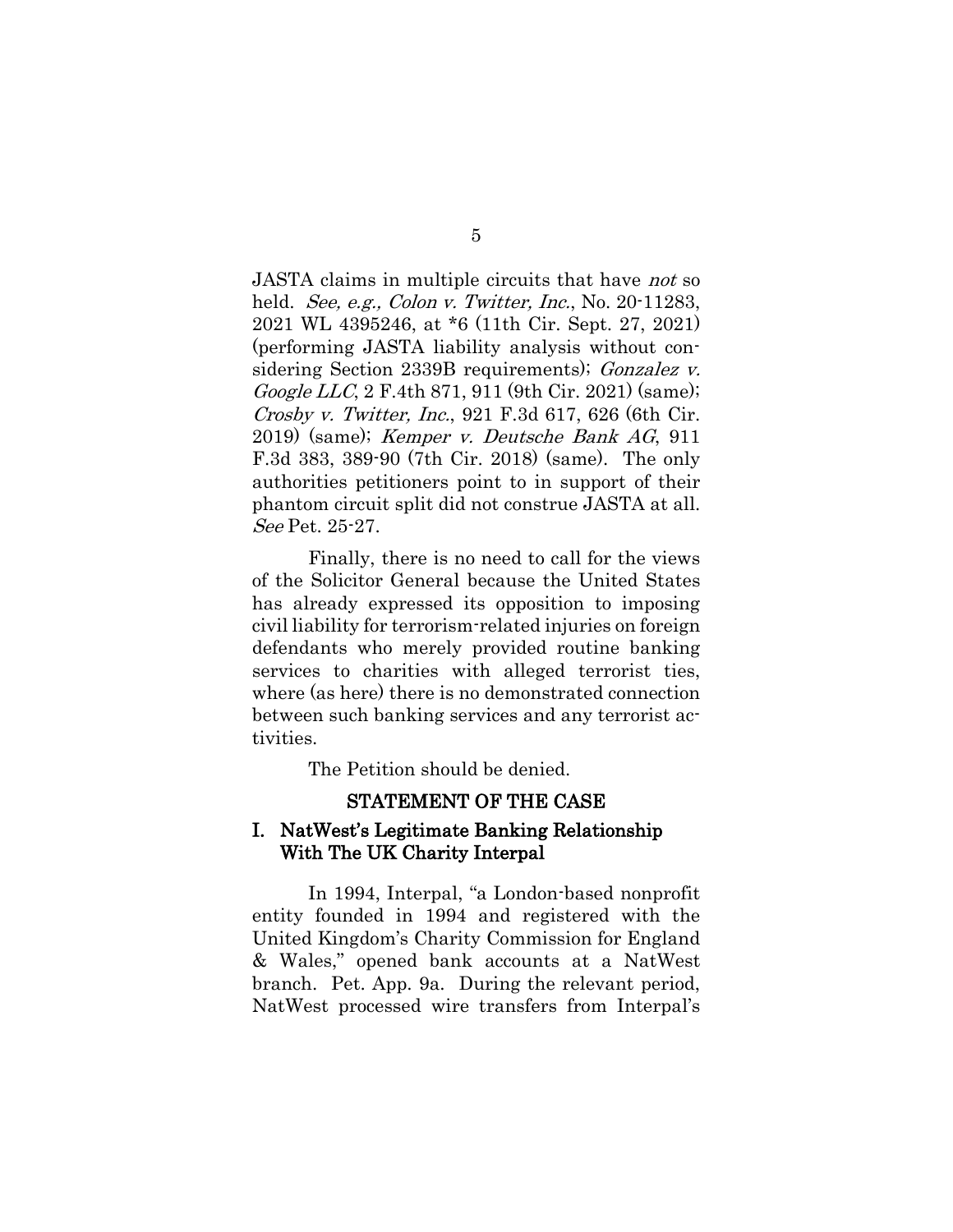accounts to several other charities, including 13 charities in the Palestinian Territories that petitioners contend were affiliated with Hamas (the "13 Charities"). The wire transfers that NatWest processed to the 13 Charities on behalf of Interpal were designated for charitable purposes, including "programs for orphans, a maternity clinic, student aid, emergency medical aid, food parcels, winter clothes, and other community projects." Pet. App. 15a-16a.

There is no evidence in the extensive record that the wire transfers NatWest processed on behalf of Interpal were used to finance terrorism of any type, including the attacks by which petitioners were injured. Indeed, the extensive evidentiary record developed below demonstrates that NatWest "had no tolerance for the funding of terrorism, did not want to be related in any way to such activities, and would have taken quick action to terminate its relationship with Interpal if the bank believed that Interpal was funding terrorism." Pet. App. 17a. Petitioners' experts did not purport to opine, and indeed conceded there is no evidence that: (1) "any funds transferred by Interpal through its NatWest accounts was [sic.] used to perpetrate the [relevant] attacks;" (2) any of the 13 Charities "participated in any of the [relevant] attacks;" (3) any of the 13 Charities "planned the [relevant] attacks;" (4) any of the 13 Charities "requested that someone carry out any of the [relevant] attacks);" or (5) any of the 13 Charities "was the cause of any of the [relevant] attacks."  $Id$ ; A-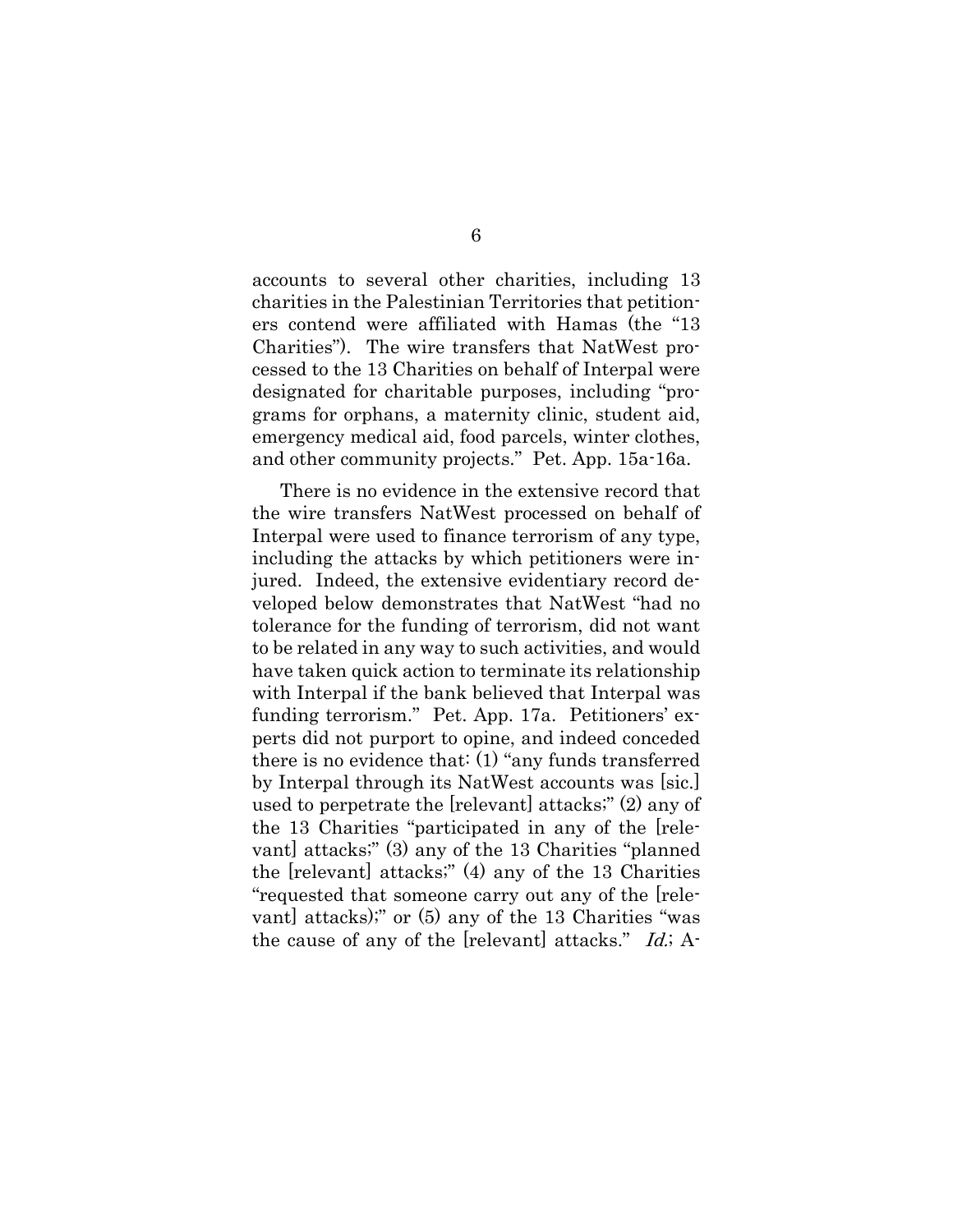2678, A-2681.[2](#page-13-0) And crucially, petitioners conceded that the 13 Charities in fact provided the charitable services they claimed to provide, were in several instances also funded by the United States government, and none had been designated as terrorist organizations by the United States, the European Union or the United Kingdom when these transfers occurred. See A-2687-88, A-2703-05.[3](#page-13-1)

At times, NatWest suspected Interpal might be raising funds for Hamas, as Interpal had been publicly accused of doing as early as 1996. On each occasion when NatWest had such suspicions, it disclosed them to UK law enforcement agencies and regulators, in conformity with NatWest's obligations under UK law. In each instance, the UK government concluded and informed NatWest that there was no evidence Interpal was involved in financing Hamas's violent or political activities, and the UK government informed NatWest it could lawfully continue providing its banking services to Interpal. See

<span id="page-13-0"></span><sup>2</sup> Citations to A-\_\_\_\_ are to the joint appendix in the Second Circuit.

<span id="page-13-1"></span><sup>3</sup> Petitioners now seek to backtrack from these concessions and claim that some of the 13 Charities made payments to the families of suicide bombers or had employees who were in some way involved with certain attacks. Pet. 20 n.5; see also Br. for Amicus Curiae Foundation for Defense of Democracies ("Defense of Democracies Br.") 5. Petitioners, however, do not contend, nor is there any evidence in the record, that any such payment is connected to the wire transfers that NatWest processed at the request of Interpal, was known to NatWest at the time, or relates to the attacks by which petitioners were injured.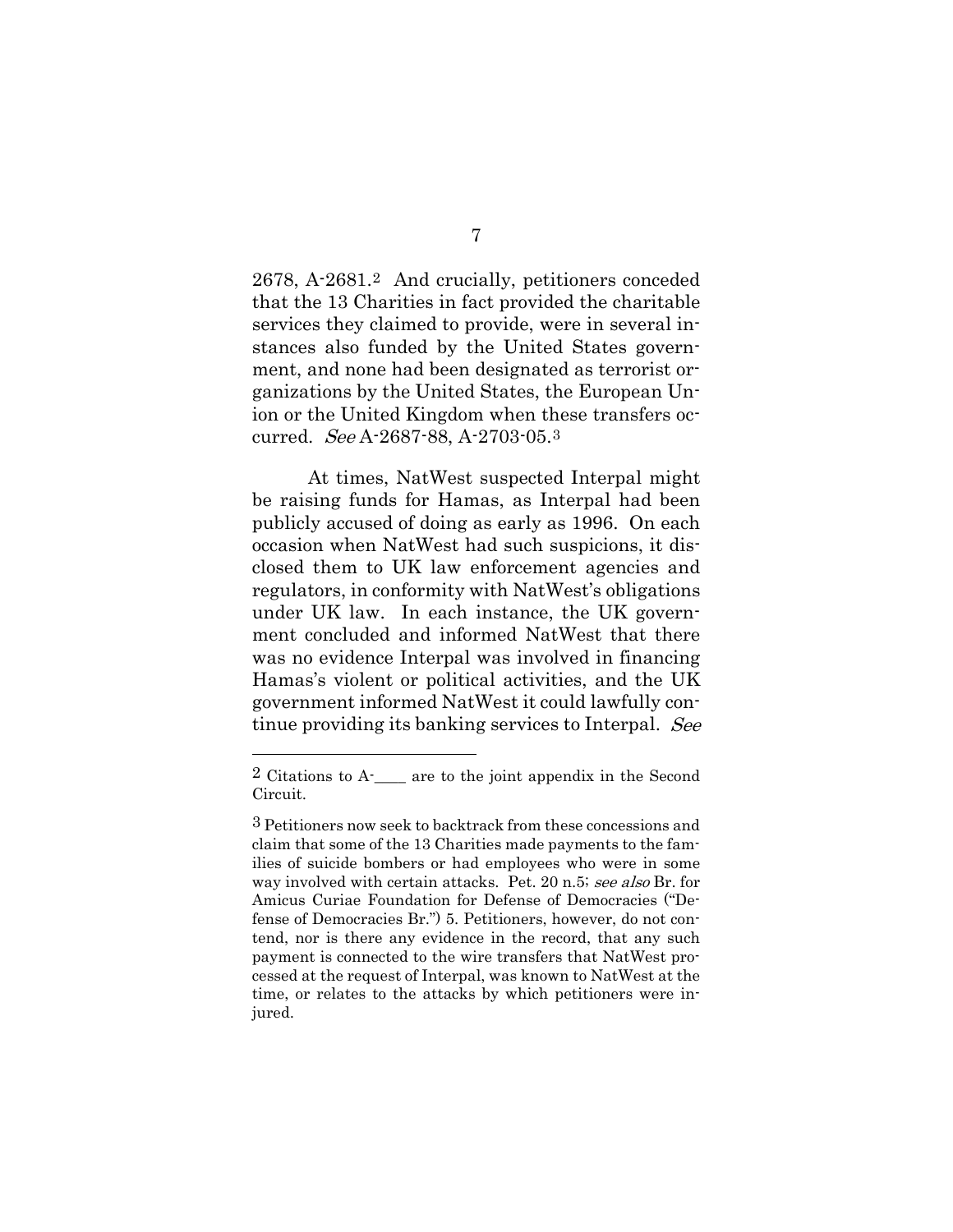Pet. App. 149a-150a. This record is summarized below.

1. The UK Charity Commission's First Investigation. In 1996, the UK Charity Commission conducted an investigation into alleged links between Interpal and Hamas militants and temporarily froze Interpal's NatWest accounts. A-3440. NatWest complied with the freeze and cooperated fully with the investigation, which ultimately concluded that Interpal did not have links to "Hamas militants" and was "fulfilling charitable purposes." A-3440-42.

2. NatWest's Disclosures to NCIS. NatWest additionally reported any potential suspicious activity to the UK National Criminal Intelligence Service ("NCIS"), the agency charged with processing reports of suspicions of terror financing. For instance, in September 2001, Michael Hoseason, the head of NatWest's Fraud Office, reported in a letter to NCIS an internet post he saw on "cryptome.org" attributed to "Anonymous," about a purported "briefing document … prepared for the South African [president]" which asserted that Interpal provided funding to Hamas. A-3442. While petitioners attempt to characterize this as evidence that NatWest should have known its banking services for Interpal were providing material support to Hamas, Pet. 15, the UK authorities never made any follow-up requests about it, and there is no evidence the UK authorities believed the post to be authentic, A-3443.

NatWest submitted several other reports to NCIS regarding Interpal transferees between 2001 and 2003, and in each instance likewise received no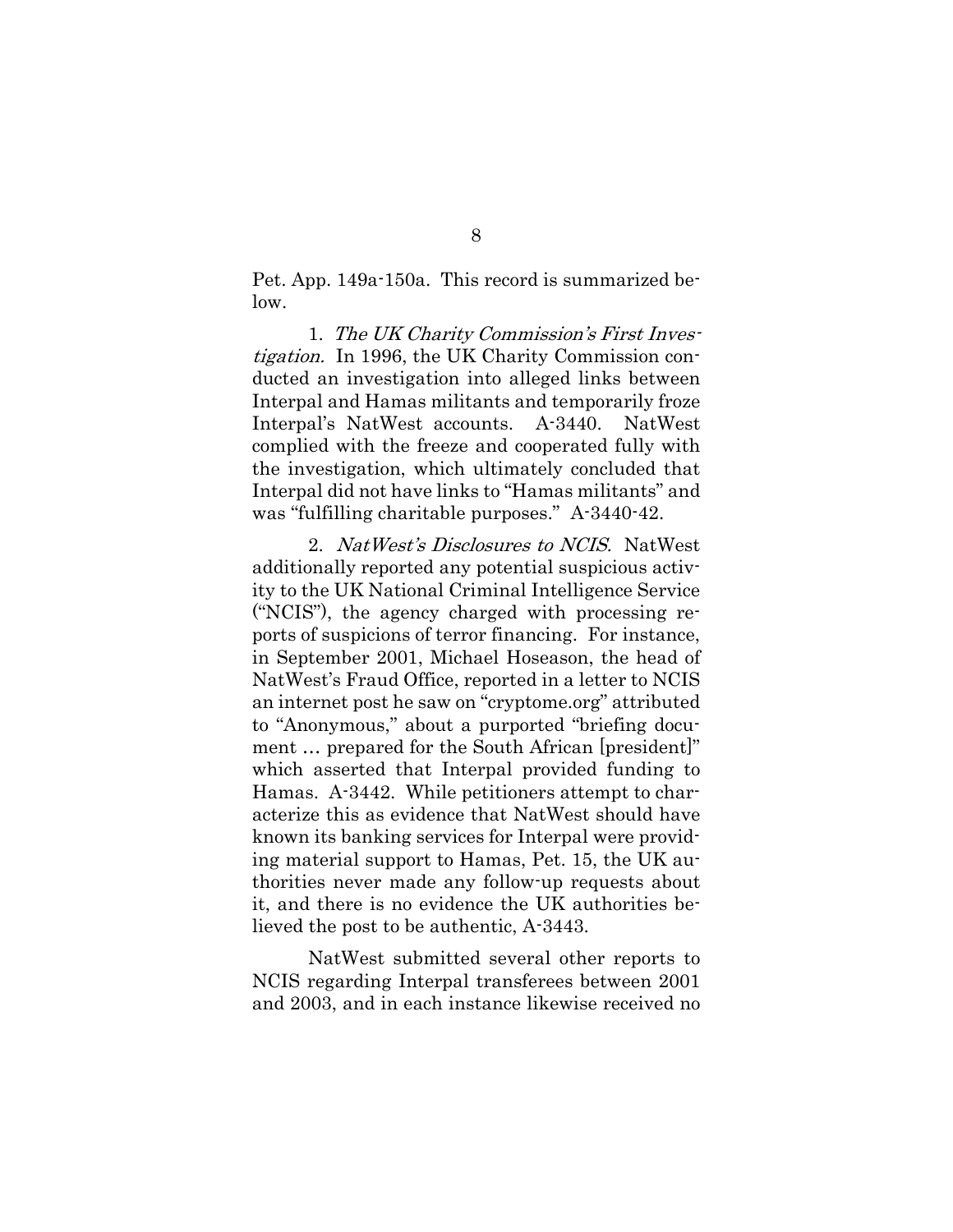follow up requests from law enforcement agencies or direction to take any further action. A-3442-46.

3. OFAC Designation of Interpal and Second Charity Commission Investigation. When the U.S. Treasury Department Office of Foreign Assets Control ("OFAC") publicly designated Interpal as a Specially Designated Global Terrorist ("SDGT") on August 22, 2003, the UK Charity Commission again froze Interpal's accounts and commenced a second investigation into alleged Hamas funding, and Nat-West "initiated its own review of Interpal's accounts, rather than simply wait[ing] for the results of the law enforcement investigations."[4](#page-15-0) A-3450.

NatWest did not resume its banking relationship with Interpal until after the UK Charity Commission and NCIS concluded that there were no links between Interpal and "Hamas's political or violent military activities," A-3449, and that there were no impediments to NatWest continuing to provide banking services to Interpal unless NatWest learned that Interpal was in fact making payments to Hamas, A-3449-50.

<span id="page-15-0"></span><sup>4</sup> The U.S. Treasury's contemporaneous press release notably did not accuse Interpal of involvement in Hamas's violent activities, but described Interpal's role as "supervising activities of charities, developing new charities in targeted areas, instructing how funds should be transferred from one charity to another, and even determining public relations policy." A-1036.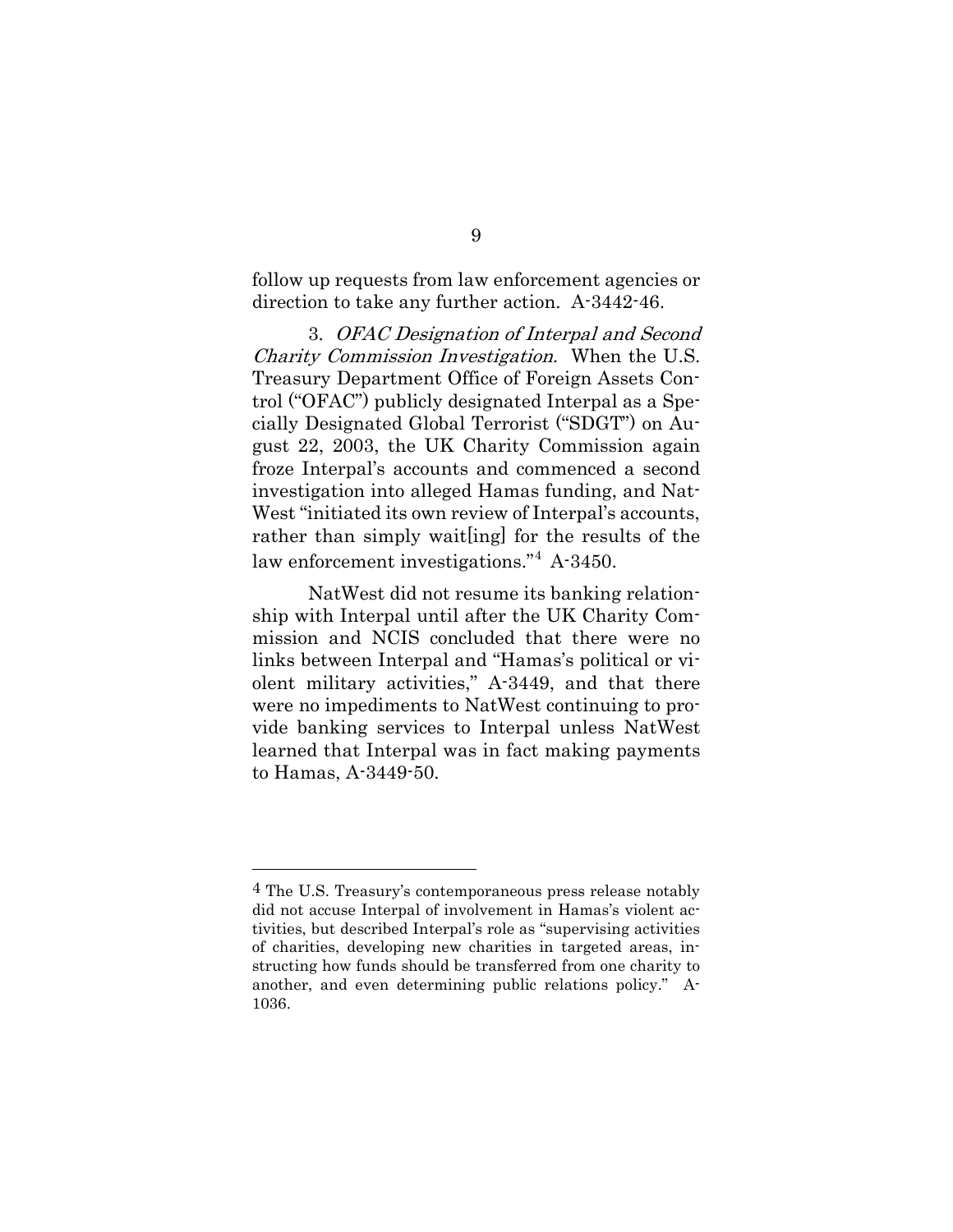It is further undisputed that NatWest's banking relationship with Interpal did not violate any applicable laws or regulations, including—unlike in other JASTA cases in the lower courts—U.S. sanctions. The only connection between NatWest's conduct in this case and the United States was a series of legal wire transfers that NatWest processed through correspondent banking accounts in New York on behalf of Interpal prior to OFAC's designation of Interpal. At the time of that designation, 14 of the 16 attacks by which petitioners were injured had already occurred, and NatWest made no further transfers involving the United States.

#### <span id="page-16-0"></span>II. Proceedings Below

Prior to the enactment of JASTA, this case proceeded for over a decade on petitioners' theory that NatWest was primarily liable under the ATA for the wire transfers it processed to the 13 Charities on behalf of Interpal. Petitioners claimed that Nat-West's conduct constituted "material support" to an FTO under Section 2339B, and that this in turn constituted an "act of international terrorism" for the purpose of ATA civil liability. See 18 U.S.C.  $\S 2333(a)$ ; *id.*  $\S 2331(1)$  (defining "international terrorism").

In 2014, in reversing an earlier district court grant of summary judgment to NatWest, the Second Circuit ruled that there was a triable issue as to whether NatWest violated Section 2339B, but expressly declined to decide whether such a violation also would satisfy the separate prongs of the ATA's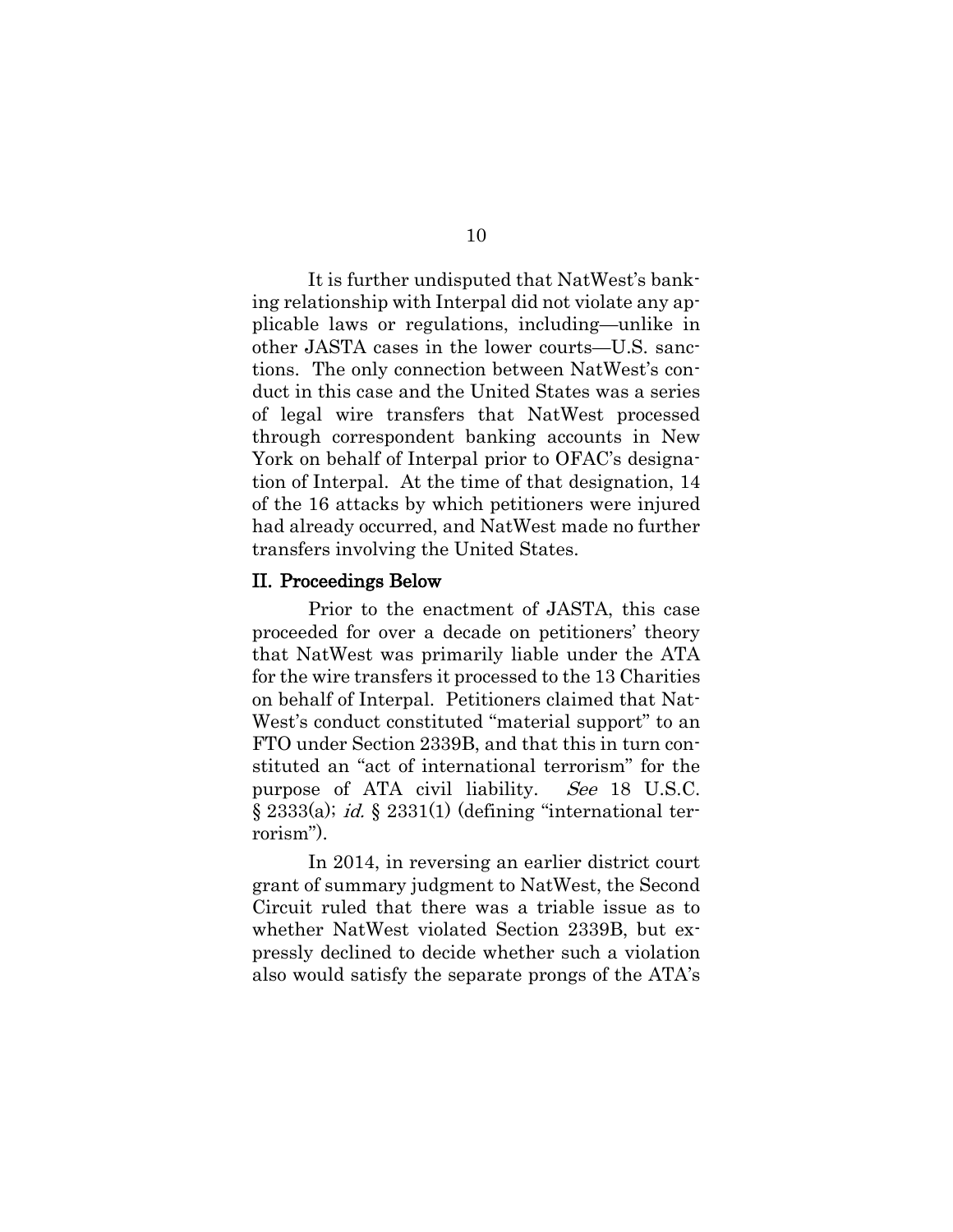act of "international terrorism" definition. Pet. App. 153a n.6.

In 2016, Congress enacted JASTA, which for the first time created a private cause of action for aiding and abetting and conspiracy under the ATA in certain circumstances. Specifically, as to aiding and abetting liability, JASTA states:

> (2) Liability. In an action under subsection (a) for an injury arising from an act of international terrorism committed, planned, or authorized by an organization that had been designated as a foreign terrorist organization under section 219 of the Immigration and Nationality Act (8 U.S.C. 1189), as of the date on which such act of international terrorism was committed, planned, or authorized, liability may be asserted as to any person who aids and abets, by knowingly providing substantial assistance, or who conspires with the person who committed such an act of international terrorism.

18 U.S.C. § 2333(d)(2).

The Findings and Purpose section of JASTA (the "Findings"), Pub. L. No. 114-222, § 2(a)(5), 130 Stat. 852, further provides that the applicable legal principles for aiding and abetting liability under the statute derive from Halberstam v. Welch, 705 F.2d 472 (D.C. Cir. 1983).

In 2018, the Second Circuit ruled in *Linde v.* Arab Bank, PLC that a bank's violation of Section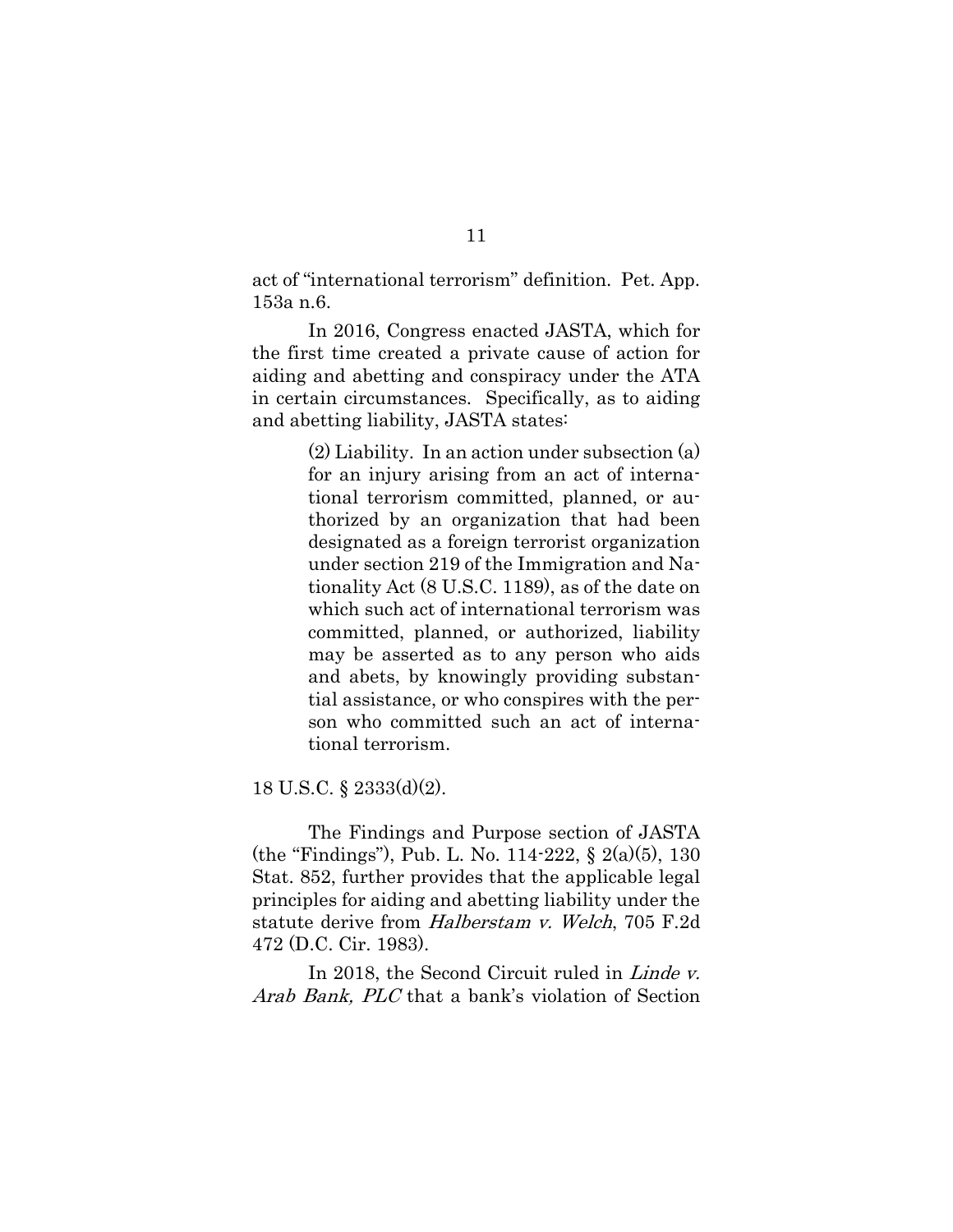2339B by providing material support to an FTO does not "invariably equate to an act of international terrorism" sufficient to state a civil primary liability claim under the ATA. 882 F.3d 314, 326-27 (2d Cir. 2018). The petitioners here were also plaintiffs in Linde, a case brought against a Jordanian bank arising from the same attacks.

Linde also was the first time the Second Circuit construed JASTA. Faithfully following Congress's instructions to adhere to the legal framework set out in *Halberstam*, the court ruled that, in order to be liable as an aider and abettor under that statute, (1) "the party whom the defendant aids must perform a wrongful act that causes an injury;" (2) "the defendant must be generally aware of his role as part of an overall illegal or tortious activity at the time that he provides the assistance;" and (3) "the defendant must knowingly and substantially assist the principal violation." Linde, 882 F.3d at 329 (quoting Halberstam, 705 F.2d at 487). Reviewing the post-trial record in that case (where the jury was not instructed on the JASTA elements), the court held that a properly instructed jury reasonably could, but need not, have found Arab Bank secondarily liable under JASTA in light of evidence that the bank was generally aware of its role in Hamas's terrorist activities, and knowingly provided substantial assistance to Hamas's terrorism, including by processing payments for suicide bombings and maintaining customer accounts for Hamas militants. Id. at 329-31.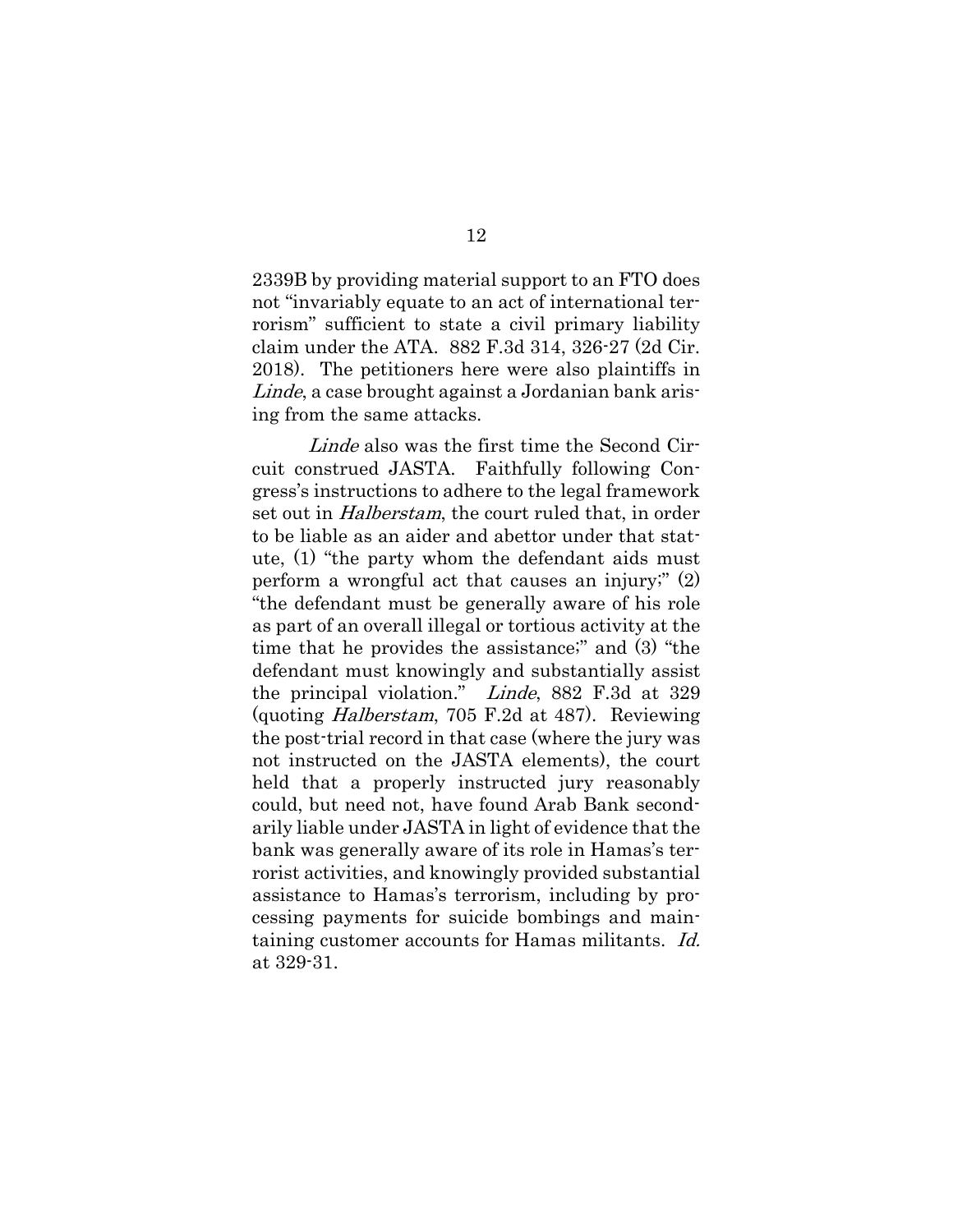Following Linde, NatWest moved again for summary judgment. The district court applied the legal framework from *Linde* to the extensive evidentiary record developed in this case, granted summary judgment to NatWest on the primary liability claims, and ruled that permitting petitioners to amend their complaints to add JASTA aiding and abetting claims (which they had not previously sought to do) would be futile based on the evidentiary record. The Second Circuit affirmed on both grounds. Petitioners only seek review of the ruling on the JASTA aiding and abetting claims.

On the aiding and abetting claims, the Second Circuit confirmed the distinction drawn in Linde between the "*mens rea* required to establish material support in violation of 18 U.S.C. Section 2339B, which requires proof only of the defendant's knowledge of the organization's connection to terrorism," and the showing required under the second Halberstam element of aiding and abetting, which is "the defendant's general awareness of his role as part of an overall illegal tortious activity at the time that he provides the assistance." Pet. App. 37a (emphasis in the original) (internal quotation marks omitted). The Second Circuit explained that the latter showing, which is required by Congress's JASTA Findings, "requires the secondary actor to be 'aware' that, by assisting the principal, it is itself assuming a 'role' in terrorist activities." Id. (quoting Linde at 329).

Based on the framework set out under JASTA and Halberstam, the Second Circuit agreed with the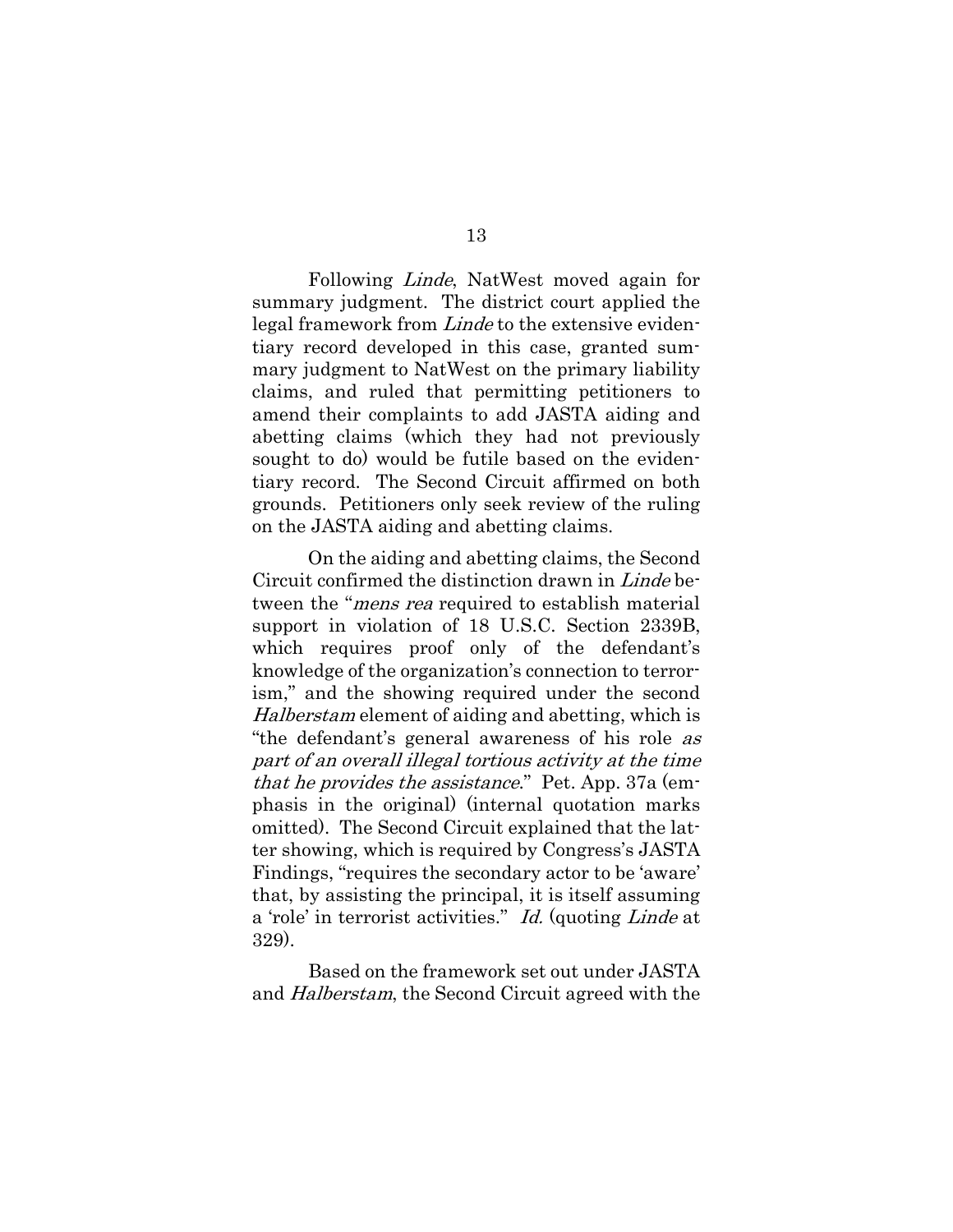district court that, given the undisputed evidence adduced in this case, "plaintiffs could not show that NatWest was knowingly providing substantial assistance to Hamas, or that NatWest was generally aware that it was playing a role in Hamas's acts of terrorism." Id. at 41a-42a. The Second Circuit did not reach NatWest's conditional cross-appeal asserting that the district court erred in concluding that the dollar-denominated legal wire transfers Nat-West processed through New York sufficed to meet petitioners' burden to demonstrate that the district court could assert personal jurisdiction over Nat-West when it was undisputed that NatWest's processing of those wire transfers was not even a butfor, let alone a substantial, cause of the attacks by which petitioners were injured.

#### REASONS FOR DENYING THE PETITION

#### <span id="page-20-1"></span><span id="page-20-0"></span>I. The Question Presented Does Not Warrant Review

Petitioners' attempt to cast their disagreement with the decision below as a pure question of law fails. At bottom, petitioners ask the Court to engage in mere "error correction" on inherently factual issues that are unique to the factual record in this case, developed over many years of extensive discovery.

1. Petitioners and their amici misstate or ignore the actual elements of a JASTA claim and instead fault the Second Circuit for not relying on a legal standard from a separate criminal statute that is not referenced in JASTA. Under petitioners' legal theory, courts should dispense with the *Halberstam*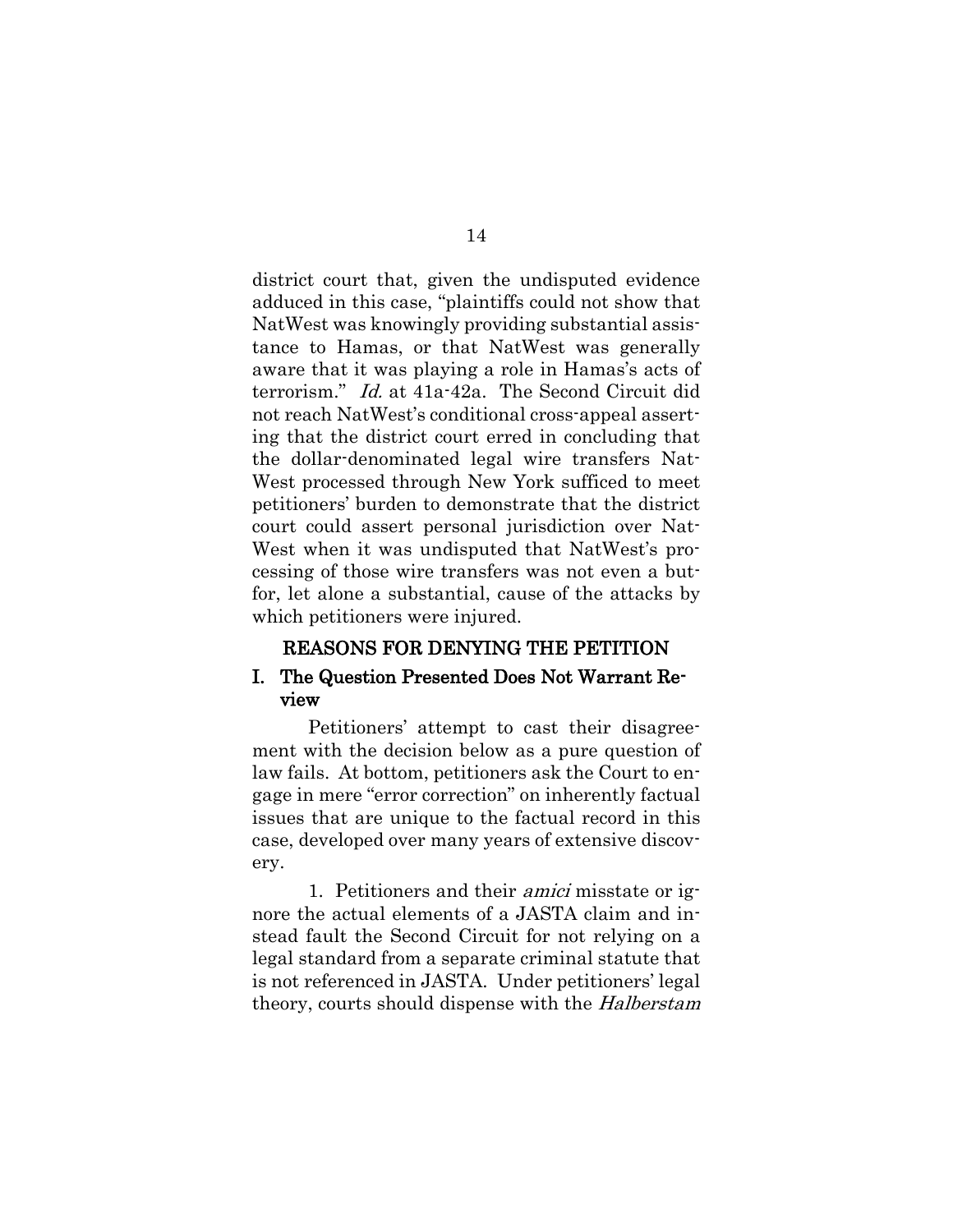analysis required by JASTA because the various criminal prohibitions on the provision of material support to terrorism—here, Section 2339B—should provide the governing legal standard. See Pet 1-2; see also Br. of 10 Members of the United States Senate as Amici Curiae ("U.S. Senators' Br.") 20; Br. of Law Professors as Amici Curiae ("Law Professors' Br.") 20; Br. on Behalf of Jewish Organizations and Allies as Amici Curiae 24. Thus, they fault the Second Circuit for purportedly recognizing "a humanitarian charity exception to aiding and abetting liability," by relying on the knowledge requirement articulated in Halberstam instead of the mens rea requirement in Section 2339B. Pet. 2; see also Pet. 30, 32 (asserting that "knowing provision of material support to FTOs" should be sufficient "to establish aiding and abetting" liability under JASTA so long as the support provided is "substantial"); U.S. Senators' Br. 5-6, 15-16, 19-21, 23; Br. of Amici Curiae Former National Security Officials ("Nat'l Security Officials' Br.") 27. In essence, petitioners contend that JASTA effectively creates a private right of action under Section 2339B.[5](#page-21-0)

Petitioners' legal theory is inconsistent with the plain text of JASTA. If Congress had wished to

#### 15

<span id="page-21-0"></span><sup>5</sup> Petitioners acknowledge they cannot credibly contend that the Court must "hold that every act that violates 18 U.S.C.  $\S 2339B(a)(1)$  also gives rise to aiding and abetting liability under JASTA," but they nonetheless contend that the mens rea requirement in Section 2339B must govern JASTA claims and gloss over the fact-intensive "substantial assistance" standard set forth in Halberstam. Pet. 32.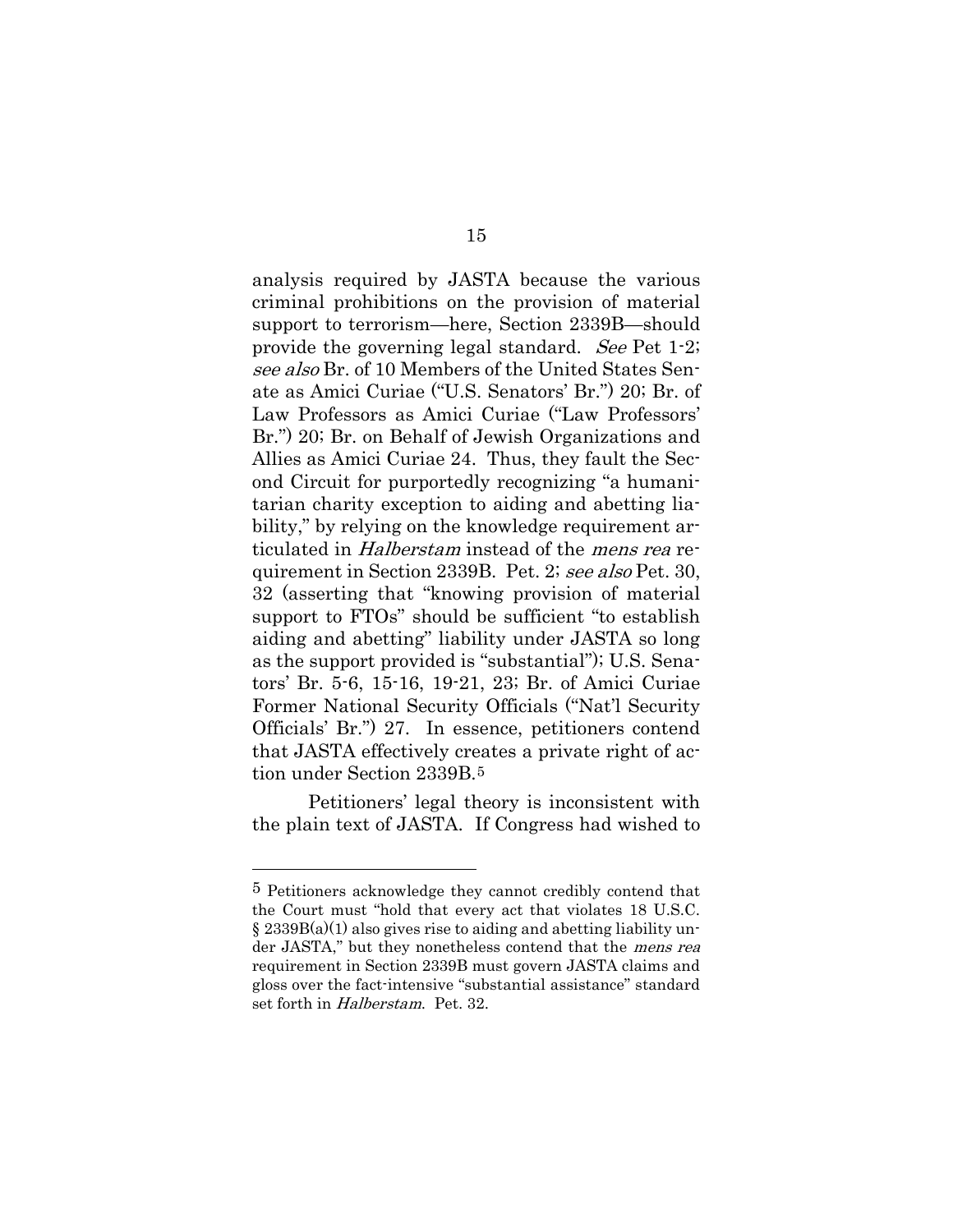authorize strict civil liability for any violation of Section 2339B in JASTA, it could have done so—but it did not. Similarly, if Congress had "intended JASTA liability to extend at least as far as the [criminal] liability this Court recognized in *Holder* [v. Humanitarian Law Project, 561 U.S. 1, 31 (2010)]," Pet. 29, it could have said so—but it did not. Instead, in providing the "broadest possible basis" for relief under U.S. tort law, Congress specifically instructed that Halberstam "provides the proper legal framework for how such liability should function." Findings  $\S 2(a)(5)$ . To conclude that a Section 2339B violation is sufficient to give rise to JASTA aiding and abetting liability would short-circuit the fact-specific framework articulated in Halberstam. See Henson v. Santander Consumer USA Inc., 137 S. Ct. 1718, 1725 (2017) ("[I]t is quite mistaken to assume, as petitioners would have us, that 'whatever' might appear to 'further[ ] the statute's primary objective must be the law' . . . [the] legislature says . . . what it means and means . . . what it says." (internal citations omitted) (alterations in original)).[6](#page-22-0) 

<span id="page-22-0"></span><sup>6</sup> For the same reason, contrary to the assertions of petitioners and their amici, see Pet. 27-29; U.S. Senators' Br. 5-6, 15-16, 19-21, 23; Nat'l Security Officials' Br. 27; see also generally Defense of Democracies Br., reliance on the so-called "fungibility" principle articulated in *Holder* and other criminal cases in the context of Section 2339B cannot be sufficient to give rise to civil liability here, as it concerns a criminal statute with no causation requirement, not the civil requirements of JASTA as provided by Halberstam.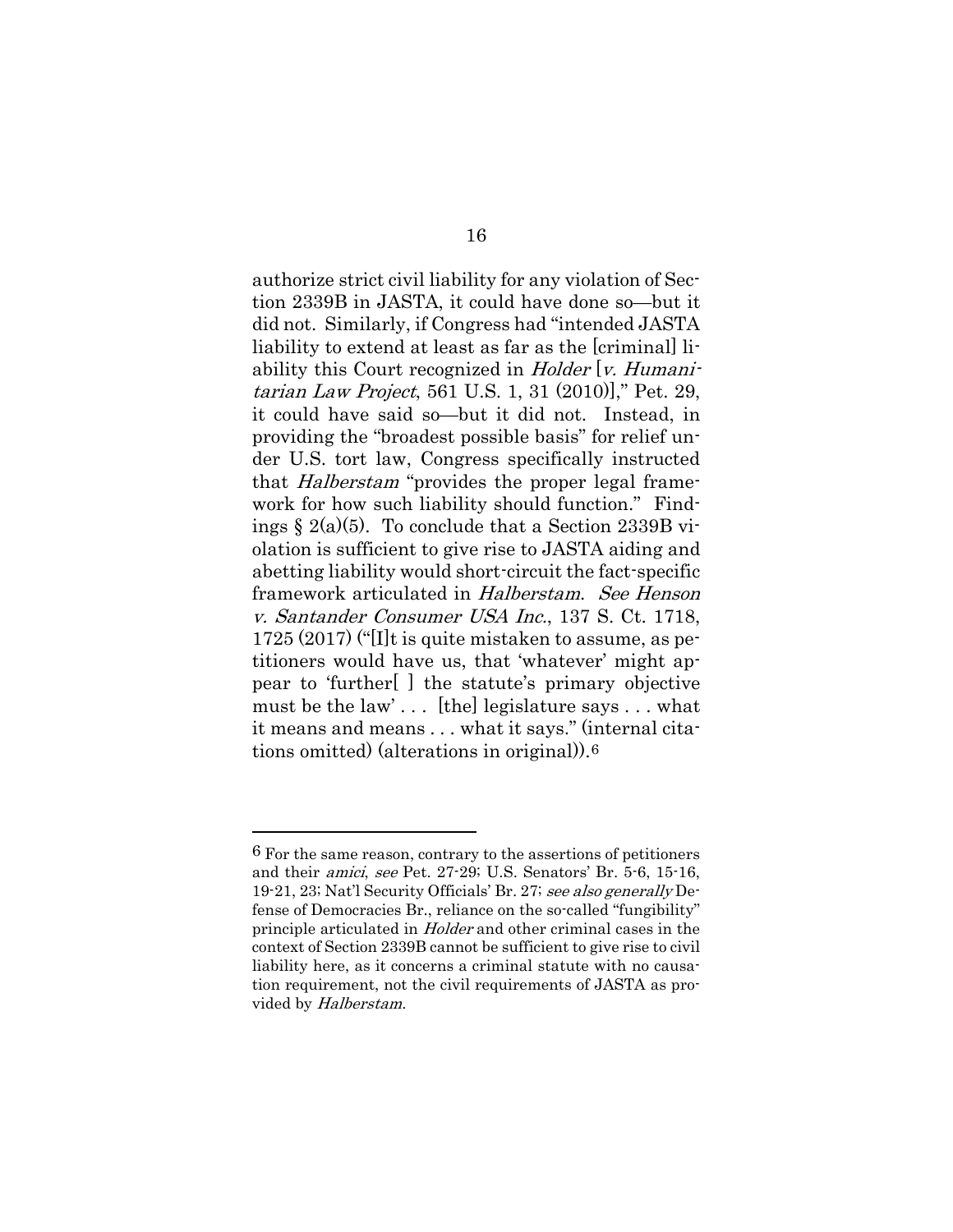2. Notwithstanding petitioners' attempts to confect a purely legal question from the decision below, the Second Circuit merely affirmed the district court's proper application of the legal standard in Halberstam to the facts of the case, as Congress instructed. See Pet. App. 41a-42a. The Second Circuit did not conclude that a Section 2339B violation could never create a triable issue on a JASTA aiding and abetting claim; instead it concluded that, on the facts of this case, even assuming NatWest's conduct satisfied the separate requirements of Section 2339B, "the district court appropriately assessed" the evidence in the record in concluding there is no triable issue on whether NatWest's conduct satisfied the Halberstam factors for civil aiding and abetting liability. Pet. App. 51a. As the Second Circuit recognized, the standard for Section 2339B liability has no bearing on the standard for a JASTA aiding and abetting claim, because Section 2339B and JASTA are different statutes with different texts and purposes. See Pet. App. 37a ("In contrast to what is needed to show a violation of § 2339B, the second Halberstam element of aiding and abetting requires a plaintiff to show the defendant's 'general[] aware[ness] of his role as part of an overall illegal or tortious activity at the time that he provides the assistance.'" (quoting Linde v. Arab Bank, PLC, 882 F.3d 314, 329 (2d Cir. 2018)).

Given the fact-intensive nature of the Halberstam analysis underlying the decision below, review is not warranted here. See U.S. Sup. Ct. R. 10 (certiorari is "rarely granted" when the petition asserts "erroneous factual findings"); Exxon Co.,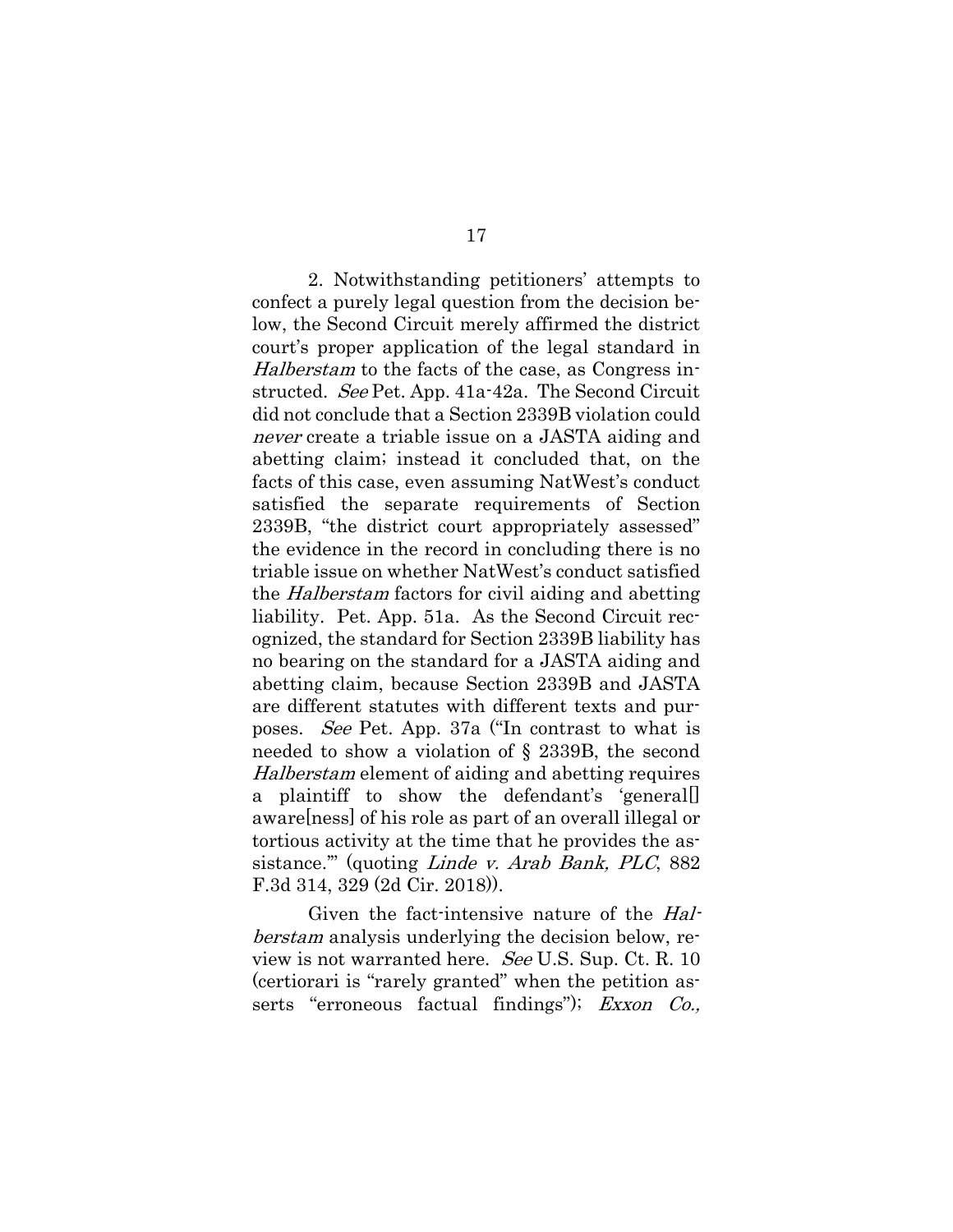U.S.A. v. Sofec, Inc., 517 U.S. 830, 841 (1996) (The Court "cannot undertake to review concurrent findings of fact by two courts below in the absence of a very obvious and exceptional showing of error." (citation omitted)).

#### <span id="page-24-0"></span>II. The Decision Below Does Not Create Any Conflict of Authority Among The Circuit Courts (Nor Does It Conflict With Any Decision Of This Court)

Likely recognizing the weakness of their position in the face of what JASTA actually provides and what the lower courts actually decided, petitioners attempt to manufacture a circuit split where none exists by invoking cases decided years before the applicable statute in this case, JASTA, was enacted. Contrary to petitioners' assertions, Pet. 21, no court has ruled that a violation of Section 2339B is sufficient to create civil liability under JASTA. Instead, the handful of circuit-level cases that have construed JASTA (all of which petitioners conspicuously ignore) are consistent with the Second Circuit's application of the Halberstam test below.

1. Remarkably, despite claiming that the Court should grant *certiorari* in this JASTA case in order to resolve a circuit split, Pet. 29, petitioners fail to cite *any* of the numerous JASTA decisions that have been issued by courts outside of the Second Circuit. The reason for this omission is that all of the circuit-level cases that have construed JASTA are consistent with the decision below; there is no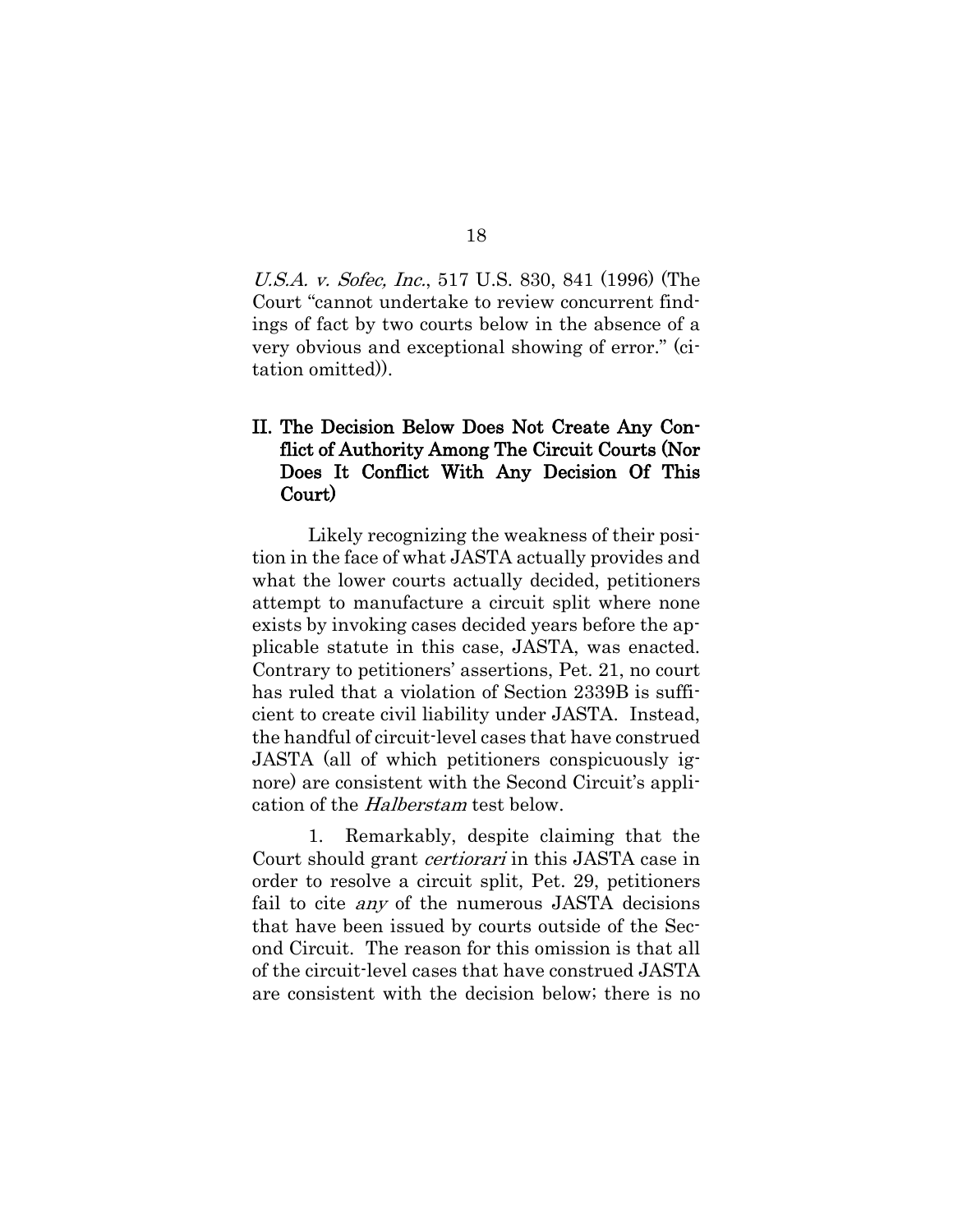circuit split. See Gonzalez v. Google LLC, 2 F.4th 871, 910-11 (9th Cir. 2021) (applying Halberstam factors to multiple JASTA aiding and abetting appeals and concluding that certain plaintiffs stated aiding and abetting claims while others did not); Retana v. Twitter, Inc., 1 F.4th 378, 383-84 (5th Cir. 2021) (affirming dismissal of JASTA aiding and abetting claims for failure to satisfy the Halberstam factors); Crosby v. Twitter, Inc., 921 F.3d 617, 626 n.6 (6th Cir. 2019) (affirming dismissal of JASTA aiding and abetting claims for failure to allege, inter alia, that defendants knowingly and substantially assisted the primary violation, as required by Halberstam).[7](#page-25-0)

2. Not only do petitioners ignore these consistent JASTA decisions; the decisions on which they do rely simply do not involve JASTA. Accordingly, none of these decisions creates any conflict.

The Seventh Circuit decided *Boim v. Holy* Land Foundation for Relief & Development., 549 F.3d 685 (7th Cir. 2008), eight years before JASTA created secondary liability under the ATA. JASTA did not, as petitioners assert, "essentially codif[y]"

<span id="page-25-0"></span><sup>7</sup> See also Brill v. Chevron Corp., 804 F. App'x 630, 632 (9th Cir. 2020) (affirming dismissal of JASTA aiding and abetting claim for failure to satisfy substantial assistance and knowledge elements); Colon v. Twitter, Inc., 2021 WL 4395246, at \*7 (JASTA aiding and abetting claims failed to satisfy JASTA's requirement that attack at issue be committed, planned or authorized by a designated foreign terrorist organization).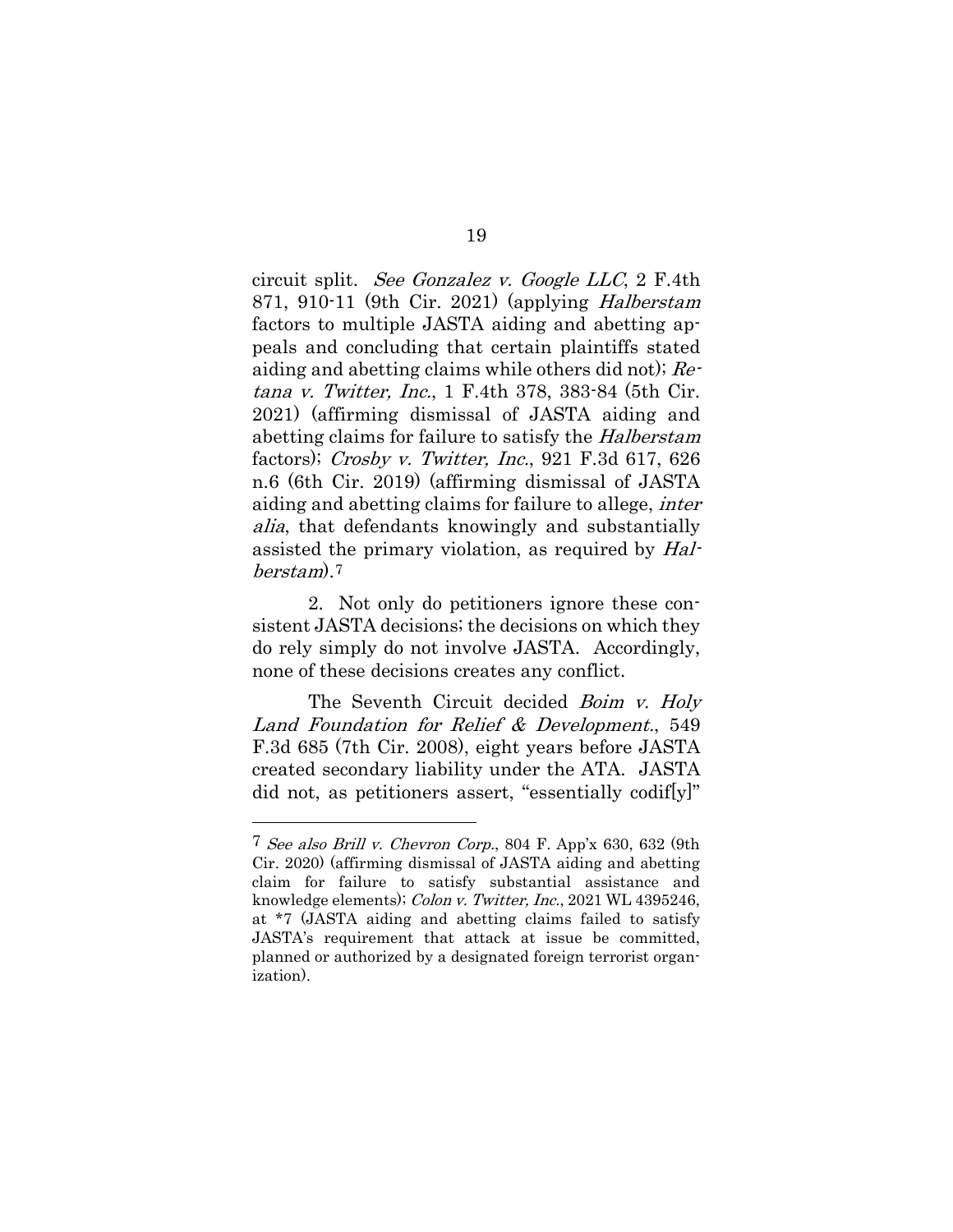Boim's interpretation of primary ATA liability "as a secondary liability cause of action." Pet. 22. If Congress had intended for *Boim* to define the scope of liability under JASTA, it would have cited that case instead of Halberstam in the Findings. Indeed, the Seventh Circuit itself already rejected this argument when it first construed JASTA in Kemper v. Deutsche Bank AG, 911 F.3d 383, 391 (7th Cir. 2018). *Kemper* concerned the conspiracy liability provision of JASTA, but the Seventh Circuit itself recognized that applying the standard articulated in its prior Boim decision to a JASTA claim would render the "more limited" secondary liability authorized by the express text of JASTA superfluous. *Id.* at 396.

Petitioners' attempt to create a conflict between Boim and the Second Circuit JASTA opinion in Honickman v. BLOM Bank SAL, 6 F.4th 487 (2d Cir. 2021), also misses the mark. See Pet. 28. Honickman, like Kemper, recognized that "Boim is inapposite" because "[i]t was decided before Congress assigned Halberstam as the appropriate framework for JASTA aiding-and-abetting liability claims and therefore lacks the requisite analysis." 6 F.4th at 499 n.14.

Moreover, even *Boim* does not support petitioners' argument that a violation of Section 2339B is sufficient to give rise to civil liability under the ATA. In *Kemper*, the Seventh Circuit took the "opportunity to clarify some language in *Boim III* that might be read to suggest that something less than proximate cause might suffice to prove ATA liability," 911 F.3d at 391, and also rejected the argument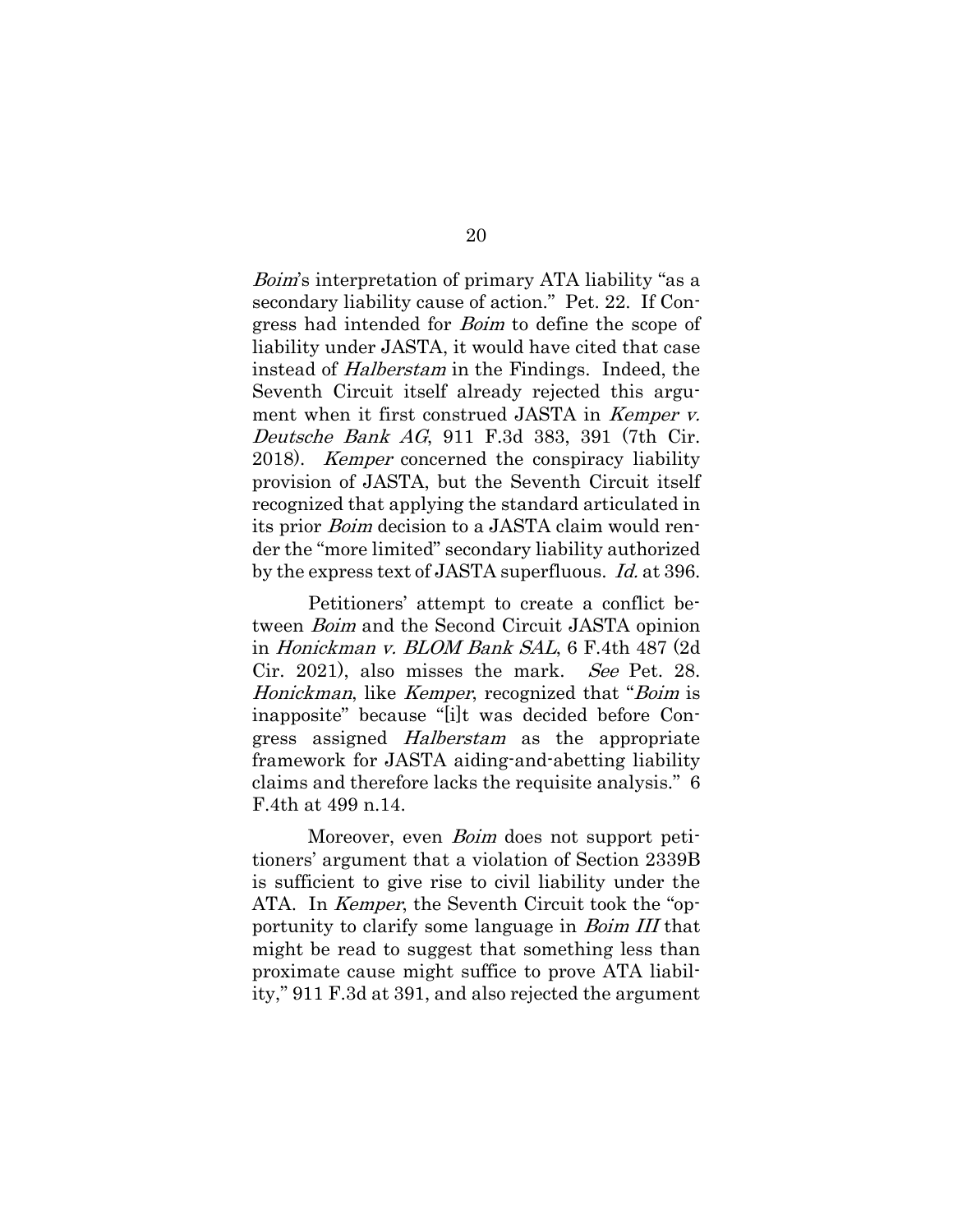that a Section 2339B violation invariably constitutes an act of international terrorism, id. at 389.

United States v. El-Mezain, 664 F.3d 467 (5th Cir. 2011), as revised (Dec. 27, 2011), is a criminal case interpreting Section 2339B, a criminal statute under which NatWest was never prosecuted. El-Mezain's reliance on this Court's guidance on the scope of that specific statute in Holder was appropriate. But Section 2339B has no bearing on the Second Circuit's application of the Halberstam factors for the reasons discussed above. Section 2339B was only relevant to the decision below and the Second Circuit's prior ruling in this case to the extent petitioners relied upon Section 2339B as a predicate criminal violation, which is one of several required elements underlying petitioners' primary liability claims—claims petitioners asserted below but do not pursue here. See Pet. 20-21.[8](#page-27-0)

Moreover, unlike El-Mezain and Boim, which involved direct, intentional donors to Hamas, Nat-West *at most* provided routine banking services to a lawful UK charity that in turn sent funds to other charities that allegedly form part of Hamas's "social wing." See Pet. 26 (quoting *El-Mezain*). In *El-Me*zain, the evidence included proof that the defendants "encouraged and solicited" donations to Hamas and organized fundraisers that Hamas leaders also attended. 664 F.3d at 488. Similar evidence was

<span id="page-27-0"></span><sup>8</sup> Holder likewise construed Section 2339B, not JASTA, and thus petitioners fail to point to any decision of this Court that conflicts with the decisions below.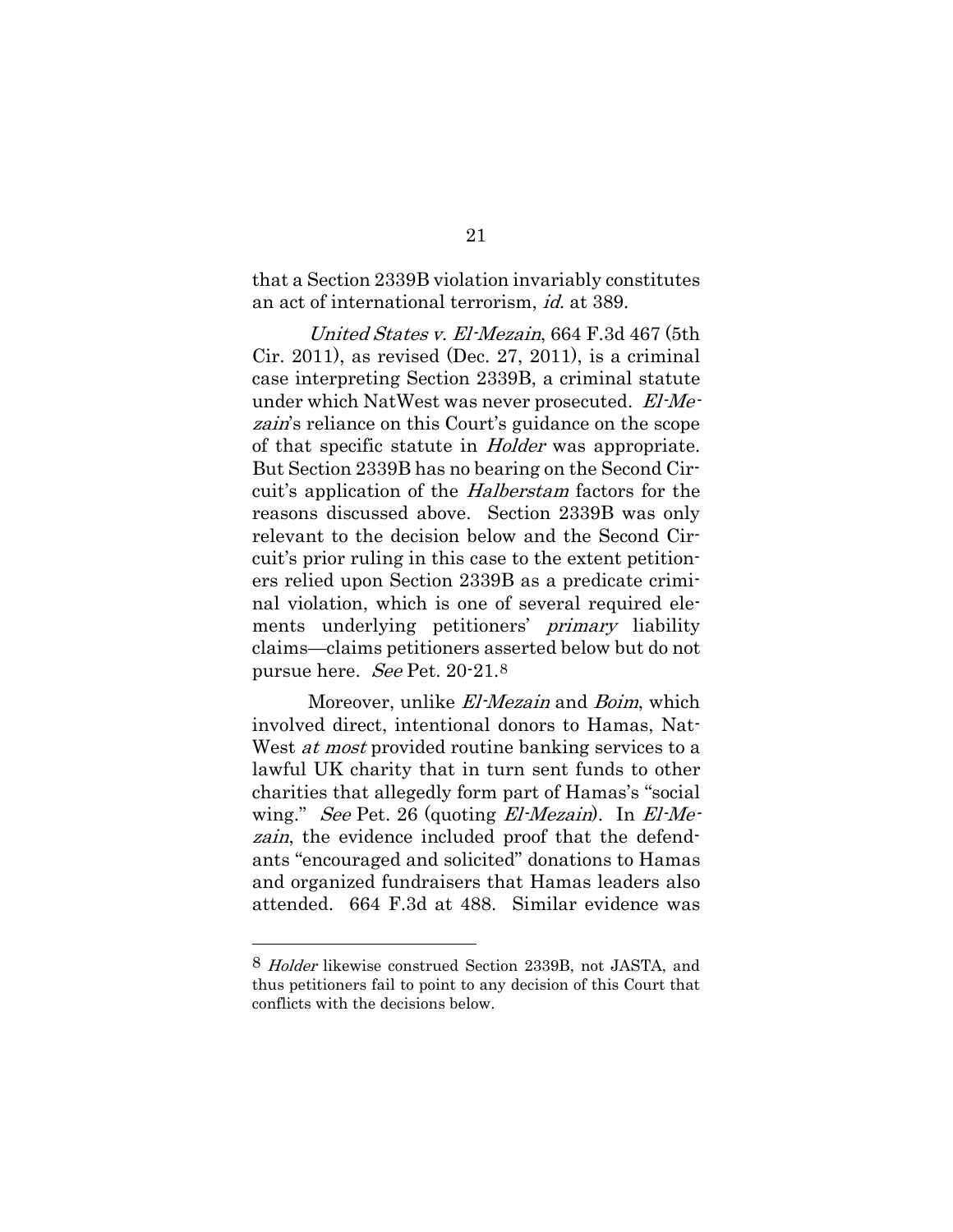also present in *Boim*, including because one of the Boim defendants was previously convicted in El-Mezain. See Boim v. Quranic Literacy Inst., No. 00 C 2905, 2012 WL 13171764, at \*3-4 (N.D. Ill. Aug. 31, 2012).

In contrast, the evidentiary record here which the Second Circuit properly evaluated in applying the Halberstam factors—demonstrates that, while NatWest "was aware of Interpal's 'alleged' links to Hamas," it repeatedly reported its suspicions to the UK government, which, after investigating Interpal on several occasions, determined them to be unfounded. In addition, it is undisputed that NatWest "had no tolerance for the funding of terrorism, did not want to be related in any way to such activities, and would have taken quick action to terminate its relationship with Interpal if the bank believed that Interpal was funding terrorism." Pet. App. 17a. Moreover, the wire transfers that Nat-West processed to the 13 Charities on behalf of Interpal were explicitly designated for charitable purposes. Pet. App. 15a-16a. As noted above, petitioners conceded that the 13 Charities in fact provided the charitable services they claimed to provide, were at times also funded by the United States government, and none had been designated as terrorist organizations by the United States, the European Union or the United Kingdom when these transfers occurred. See A-2687-88, A-2703-05. Given these facts, the Second Circuit and the district court properly found no triable issue on the *Halberstam* factors. And all this simply underscores the factual nature of the lower courts' decisions here, which the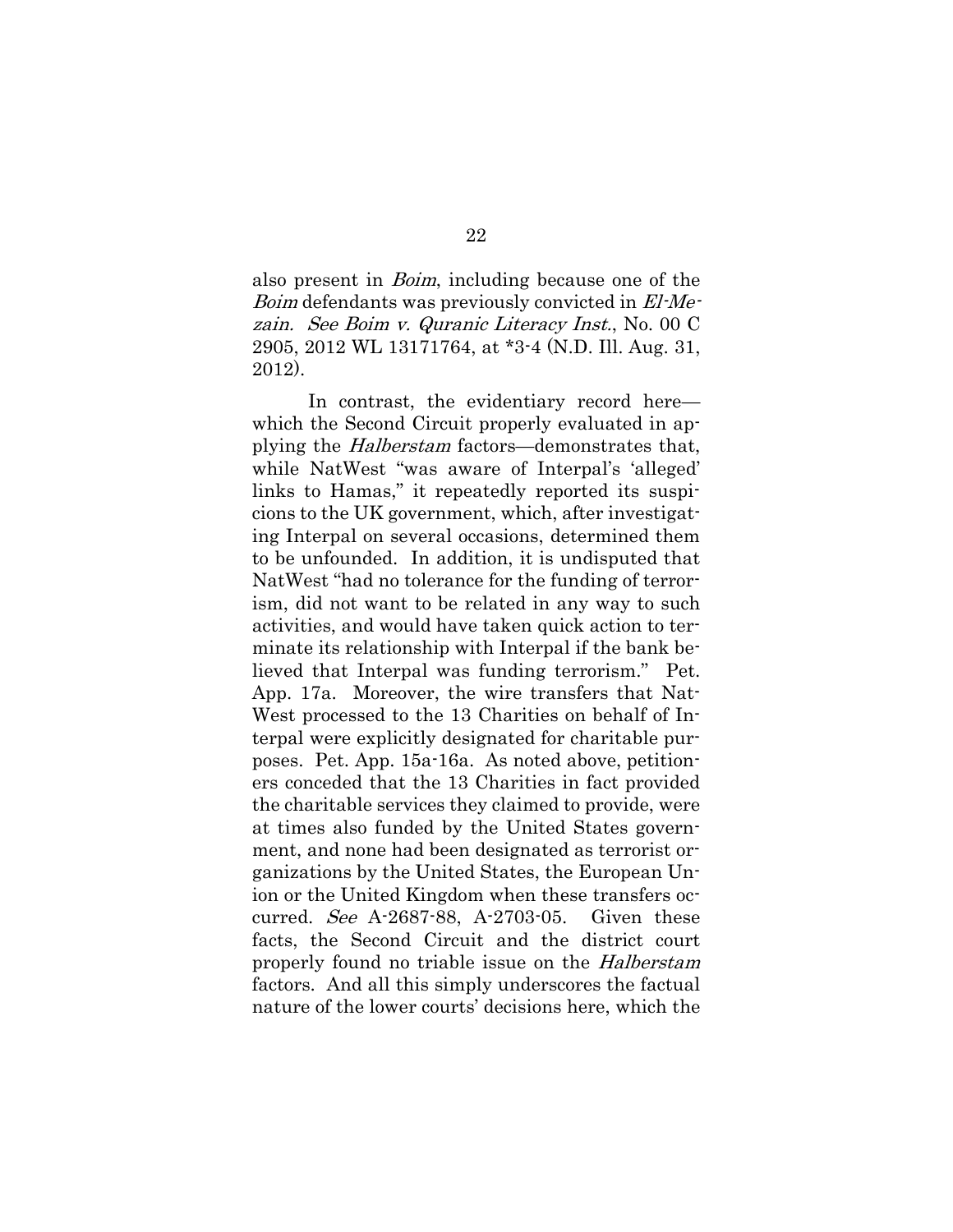citation of an irrelevant criminal statute does not make any more worthy of this Court's review.

#### <span id="page-29-0"></span>III. There Is No Compelling Need To Grant Certiorari In A JASTA Case Now

Review of petitioners' question presented would be also premature. JASTA is a relatively young statute, and JASTA cases are currently being brought around the country and, like the decision below, being decided on their facts. Particularly where, as here, there is no conflict of authority at the circuit level, any applicable legal questions would benefit from "further percolation in the lower courts." Calvert v. Texas, 141 S. Ct. 1605, 1606 (2021) (Sotomayor, concurring in denial of certiorari); see also Arizona v. Evans, 514 U.S. 1, 23 n.1 (1995) (Ginsburg, J., dissenting) ("We have in many instances recognized that when frontier legal problems are presented, periods of 'percolation' in, and diverse opinions from, state and federal appellate courts may yield a better informed and more enduring final pronouncement by this Court.").

Petitioners' hyperbolic assertion that JASTA is now a "dead letter" in the Second Circuit, Pet. 32, is nonsense. The Second Circuit has properly restricted civil liability under JASTA to defendants who actually satisfy the requirements of Halberstam, as Congress instructed. Indeed, the Second Circuit has twice allowed a JASTA claim to proceed against a bank.

First, in *Linde*, a case in which petitioners here were also plaintiffs, the Second Circuit would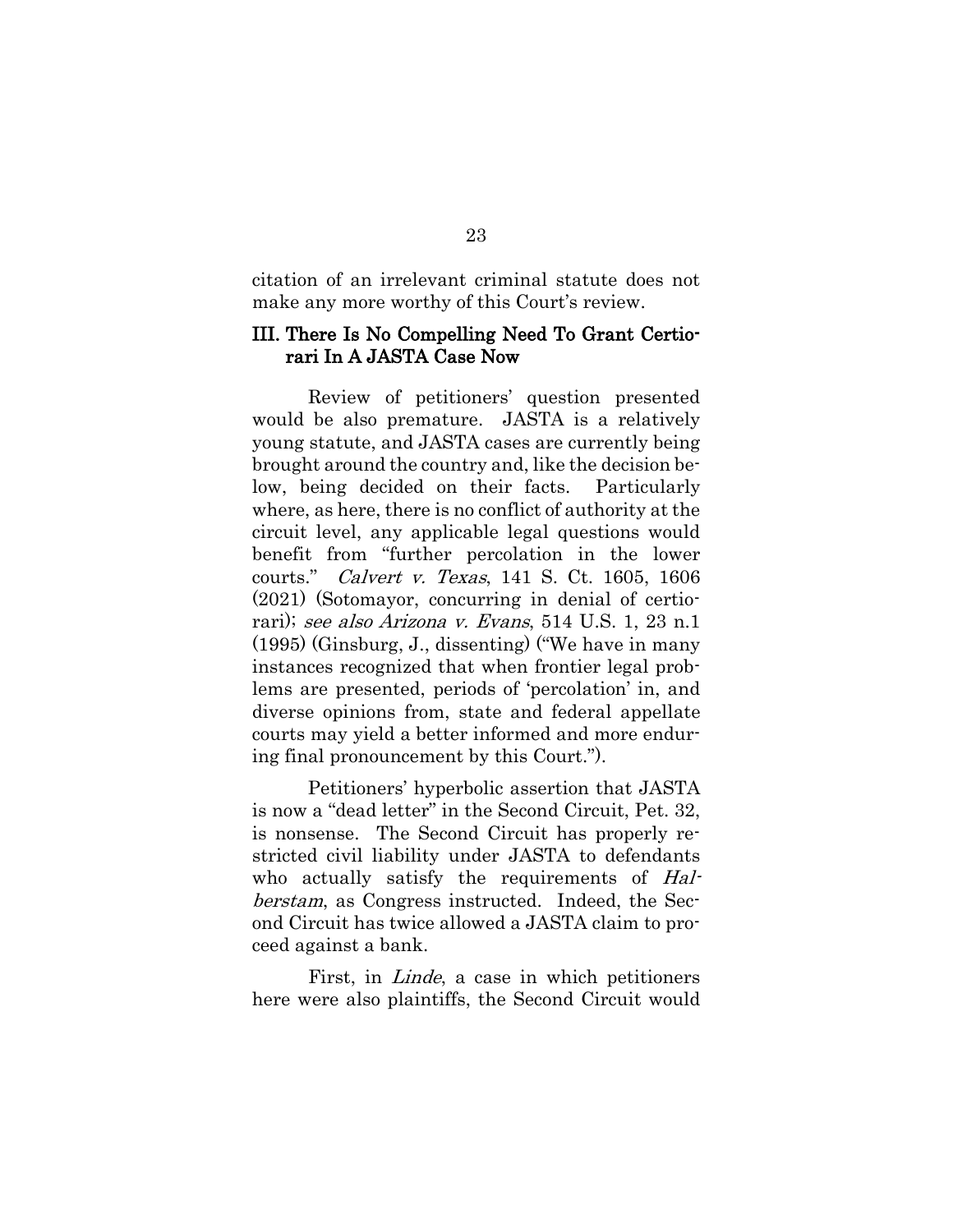have remanded for a new trial with the proper instructions on aiding and abetting liability, but the parties had already agreed to a "high-low" settlement (resulting, it can be presumed, in a significant recovery to petitioners here). Id. at 318-19.

Second, the Second Circuit also recently reversed a lower court's dismissal of JASTA aiding and abetting claims where, unlike here, the factual allegations satisfied the *Halberstam* requirements. See Kaplan v. Lebanese Canadian Bank, SAL, 999 F.3d 842, 863 (2d Cir. 2021). In Kaplan, the bank's customers themselves were alleged to be parts of Hizbollah and the bank was "at least generally aware that through its money-laundering banking services to the Customers, [it] was playing a role in Hizbollah's terrorist activities," *id.* at 865, and indeed afforded its Hizbollah customers special treatment in allowing them to deposit large sums of money weekly without disclosing their source, despite evidence of their terrorist affiliations, id. at 866. The idea that the Second Circuit has made JASTA recovery impossible on facts that satisfy the statutory test is therefore demonstrably wrong.

#### <span id="page-30-0"></span>IV. The Decision Below Is Correct

Review is also not warranted here because both courts below correctly applied the Halberstam factors. As noted by the Second Circuit, the extensive 12-volume record in this matter reflects that "the charities to which NatWest transferred funds as instructed by Interpal performed charitable work

#### 24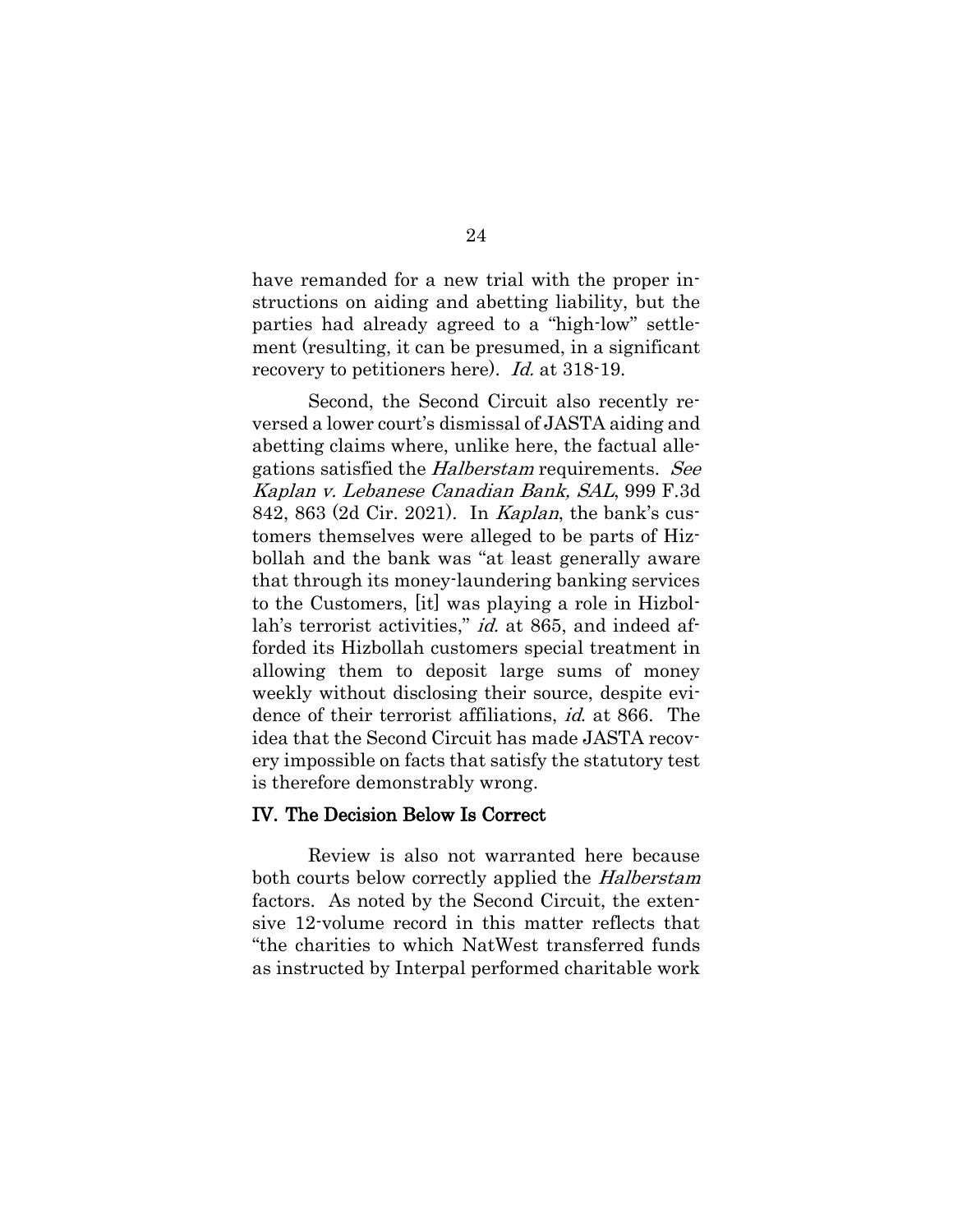and that, as plaintiffs admitted, Interpal did not indicate to NatWest that the transfer were for any terroristic purposes; and plaintiffs proffered no evidence that the charities funded terrorist attacks or recruited persons to carry such attacks." Pet. App. 41a. Based on this record, NatWest's routine financial services do not satisfy the multi-factor common law aiding and abetting test incorporated by reference into JASTA.

As the lower courts correctly found, there is no triable issue regarding the general awareness element given the specific and extensive record in these proceedings showing that (i) the bank, at most, had suspicions that it reported to the appropriate UK authorities, which then gave the bank the green light to continue, and (ii) the bank never had suspicions (much less knowledge) that its financial services were being used for anything other than charity. See Pet. App. 13a-17a.[9](#page-31-0) As to substantial assistance, there is no triable issue including because there is no evidence funds transferred through the bank in fact were used for terrorism, and petitioners conceded below that the bank's financial services were not a but-for (let alone substantial) cause of any attacks. See id. Accordingly, the Second Circuit was correct to find that "the district court did not err in denying leave to amend the complaints as futile on the ground that plaintiffs could not show that

<span id="page-31-0"></span><sup>9</sup> The Second Circuit did not, as the Law Professor amici contend, require evidence of a "specific intent" to aid Hamas. See Law Professors' Br. 22.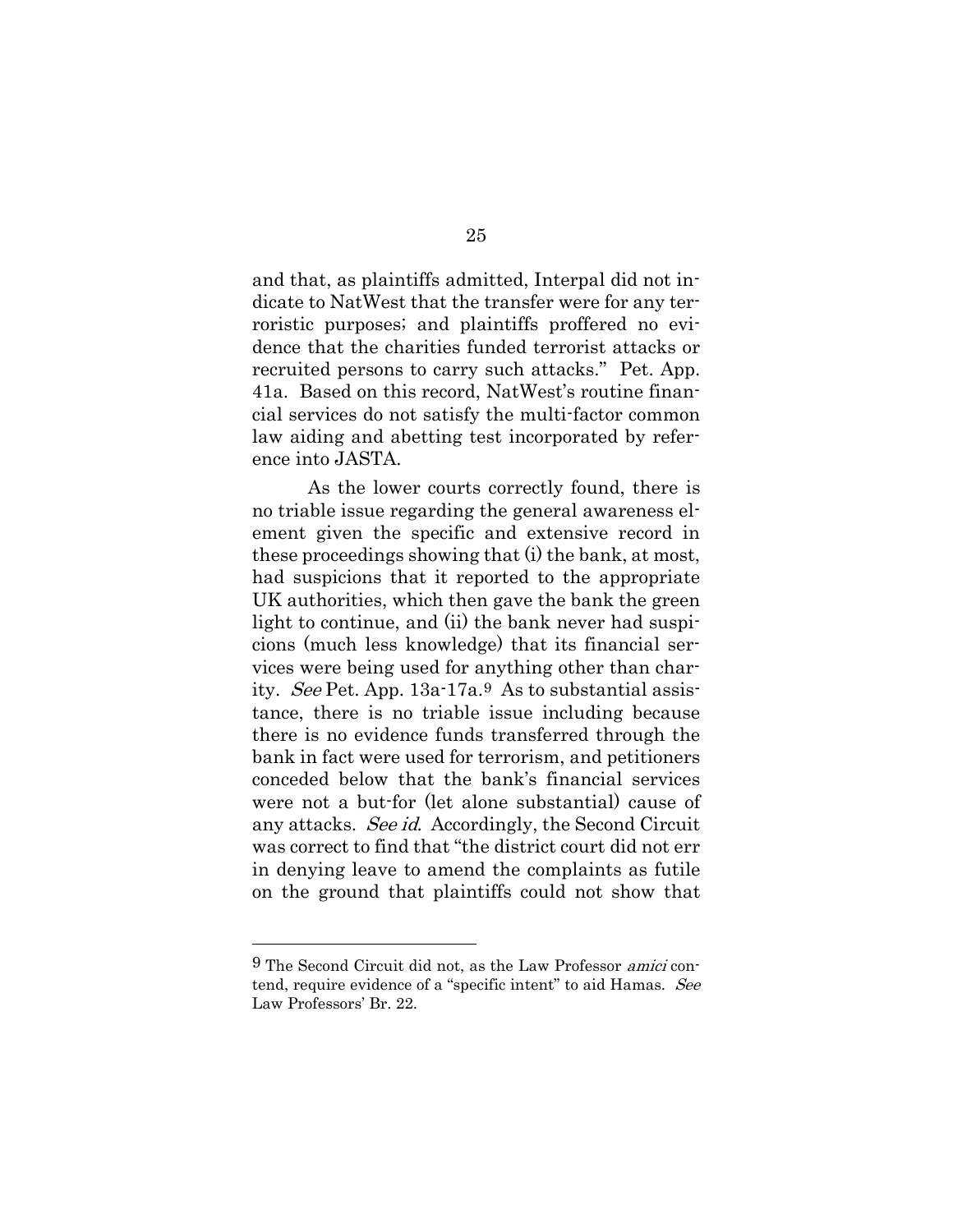NatWest was knowingly providing substantial assistance to Hamas, or that NatWest was generally aware that it was playing a role in Hamas's acts of terrorism." Pet. App. 41a-42a.[10](#page-32-1)

#### <span id="page-32-0"></span>V. There Is No Reason To Call For The Views Of The Solicitor General

There is no need to call for the views of the Solicitor General, see Pet. 35-36, because the United States has already consistently expressed its opposition to attempts to stretch the scope of civil liability for terrorism-related injuries beyond the bounds set by Congress, as petitioners seek to do here.

1. Petitioners invoke the "CVSG" in O'Neill v. Al Rajhi Bank, No. 13-318, but fail to acknowledge that the Solicitor General recommended that the petition in that case be denied (which it was). In that case, the United States rejected the argument that it is appropriate to extend civil liability under the ATA "to individuals and entities whose activities have only an attenuated relationship to the plaintiff's injuries: for instance, entities that are only alleged to have provided routine banking services or other assistance to a charity with terrorist ties, considerably

<span id="page-32-1"></span><sup>10</sup> Because the district court concluded that petitioners' proposed JASTA claims fail to satisfy the general awareness element, it did not have occasion to address the knowing substantial assistance element. The Second Circuit considered all of petitioners' arguments on appeal, and rejected them. Pet. App. 42a. Accordingly, the U.S. Senator *amici* are incorrect in asserting that the lower courts found no JASTA liability based solely on the conclusion that petitioners' primary liability claims failed. U.S. Senators' Br. 15.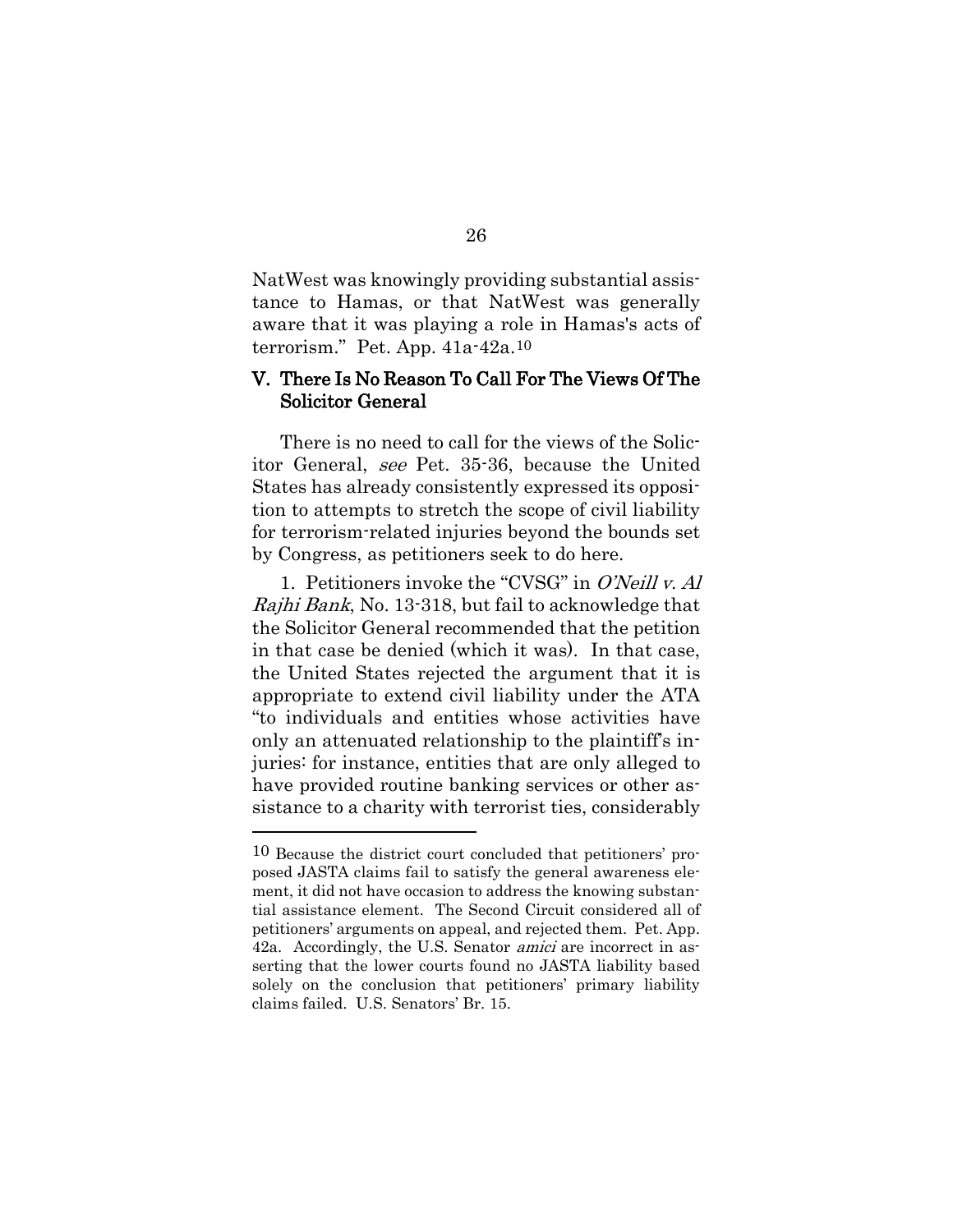before the terrorists themselves carried out the attack in question." Br. for the United States as Amicus Curiae 14, O'Neill v. Al Rajhi Bank, 134 S.Ct. 2870 (2014). That is because "[p]ermitting liability to sweep so broadly could reach and inhibit routine activities and, given the ATA's extraterritorial reach, could adversely affect the United States' relationships with foreign Nations." Id. at 14-15. The same is true here, and neither petitioners nor their amici identify any reason why the government's position should be different now than it was just seven years ago.[11](#page-33-0)

2. Petitioners also mischaracterize the position expressed by the United States in Boim. First, the United States only submitted an amicus brief at the circuit court level and did not submit a brief to this Court (which denied certiorari). Boim v. Salah, 558 U.S. 981 (2009). Second, in that case, the United States expressly rejected the view "that a violation of [Section 2339B] automatically . . . giv[es] rise to liability under [the ATA]." Br. for the United States as Amicus Curiae 3, Boim v. Holy Land Found. for *Relief & Dev.*, 549 F.3d 685 (7th Cir. 2008). Instead, the United States argued, long before JASTA was

<span id="page-33-0"></span><sup>11</sup> The United States also recommended against granting certiorari after a CVSG in an ATA case that was dismissed for lack of personal jurisdiction, Br. for the United States as Amicus Curiae 7-8, Sokolow v. Palestine Liberation Organization, 138 S.Ct. 1438 (2018), and in connection with an ATA petition concerning a discovery sanctions order in *Linde* that undermined foreign relations with Jordan, Br. for the United States as Amicus Curiae 19, Arab Bank, PLC v. Linde, 134 S. Ct. 2869 (2014).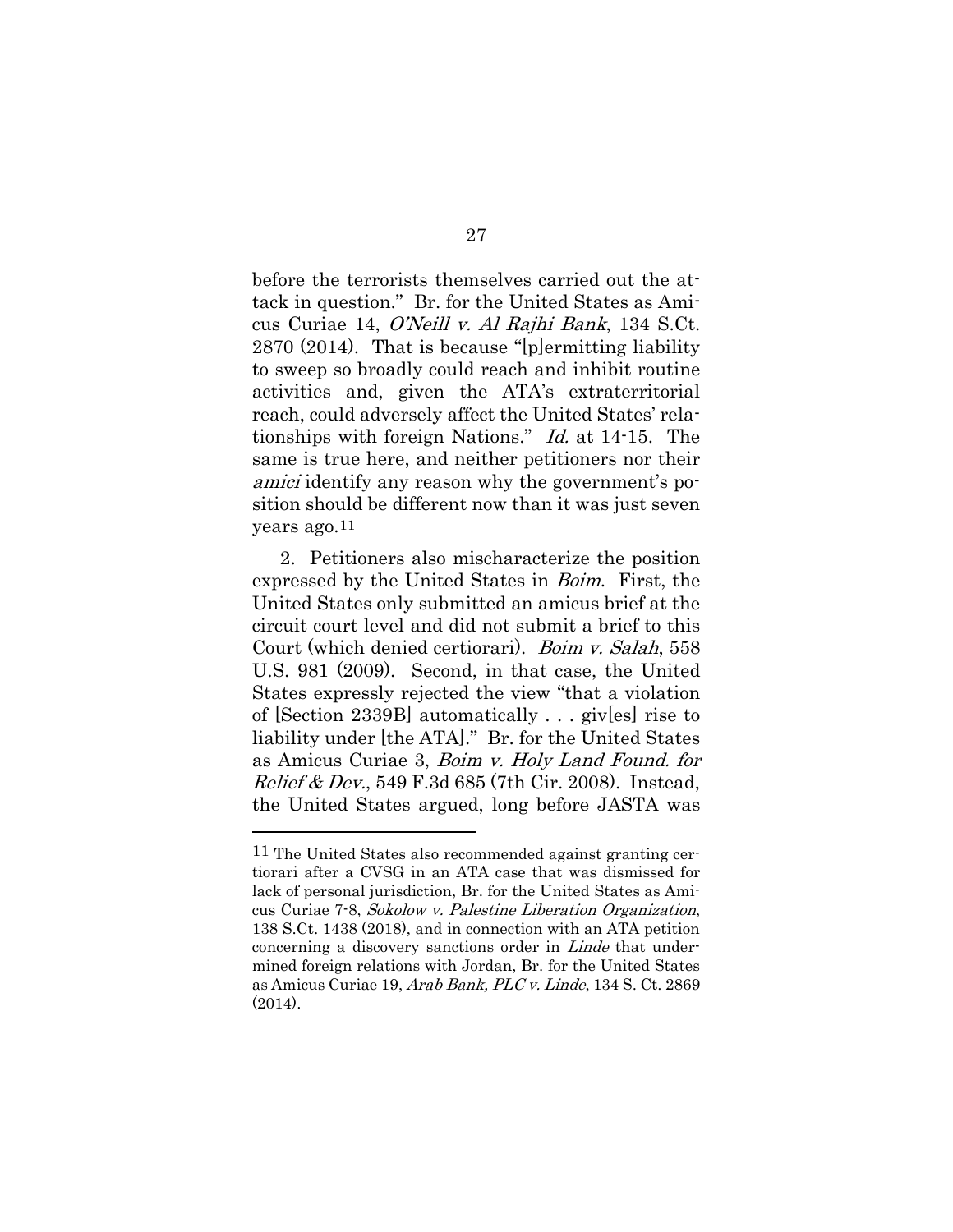enacted, that *Halberstam* should govern "the reach of secondary liability" under the ATA. Id. at 15-16. The United States also declined to take a position on whether the *Boim* plaintiffs had sufficient evidence to actually support civil liability under *Halberstam*. Id. at 3.

3. Petitioners invoke the Executive Branch's interest in national security and foreign affairs issues, Pet. 35-36, but as noted in *Al Rahji*, permitting petitioners to extend civil liability to the circumstances here may negatively impact foreign affairs. Likewise, the Executive Branch can vindicate its interest in national security and terrorism sanctions through enforcement of applicable criminal laws. In the 16 year history of this case, the Executive Branch has never expressed an interest in attempting to criminally prosecute NatWest for the actions for which petitioners seek to impose civil liability here, and it is undisputed that NatWest's banking relationship with Interpal did not violate any U.S. sanctions. The only connection this case has with the United States is the lawful, dollar-denominated transfers processed by NatWest at Interpal's request that necessarily transited the United States—all before Interpal's OFAC designation. All relevant conduct otherwise occurred abroad: NatWest is a UK bank that provided routine banking services for its UK customer in the United Kingdom, which the UK government has repeatedly concluded were appropriate under UK law, including processing wire transfers to charities in the Palestinian Territories that petitioners allege (but cannot prove) were connected to terrorist attacks committed in Israel.